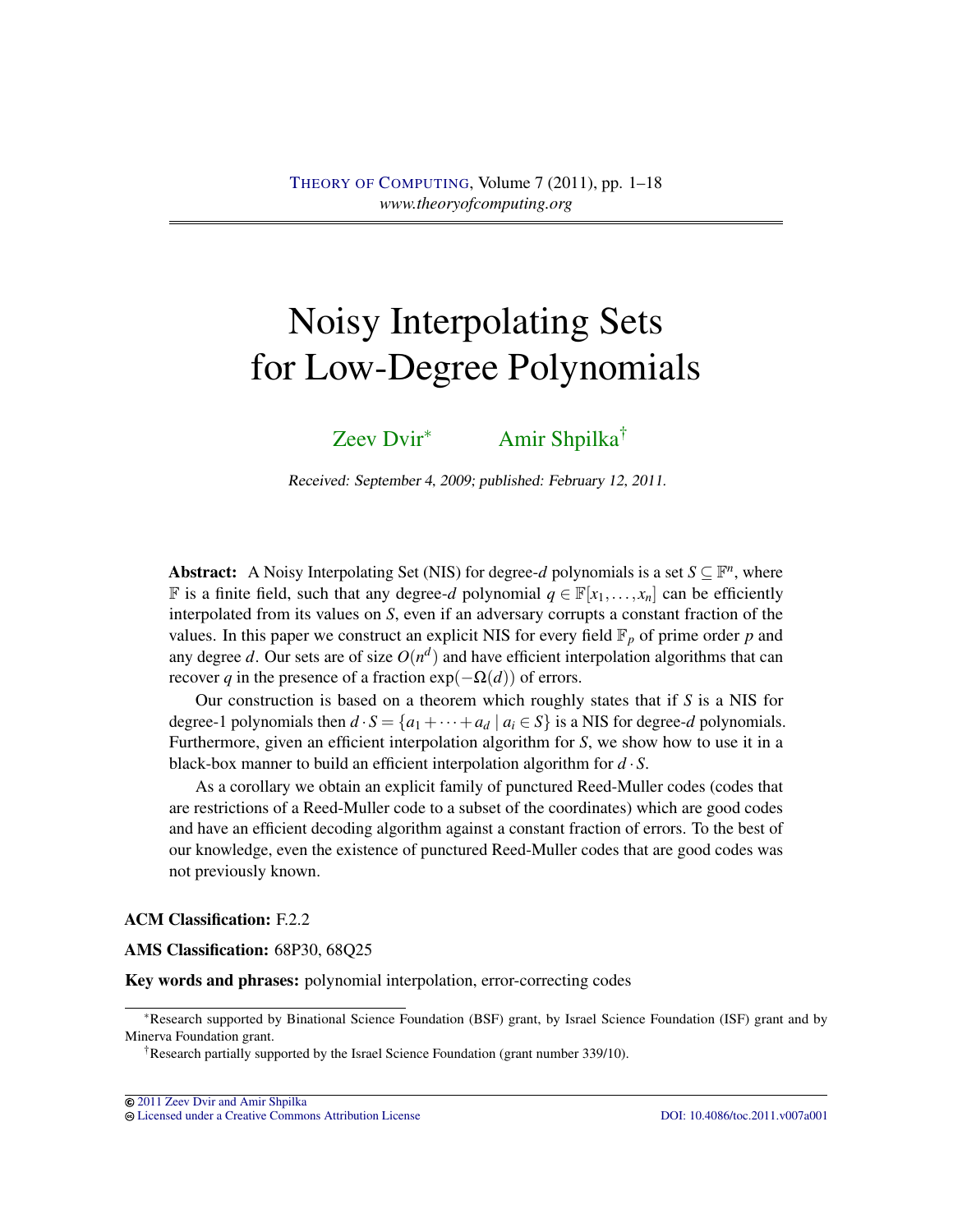# <span id="page-1-0"></span>1 Introduction

An interpolating set for degree-*d* polynomials is a set of points  $S \subseteq \mathbb{F}^n$  such that if  $q(x_1,...,x_n)$  is a degree-*d* polynomial over F and we are given the set of values  $(q(s))_{s \in S}$  then we can reconstruct q. That is, we can find all the coefficients of *q*. A set *S* is a *noisy interpolating set* for degree-*d* polynomials if we can reconstruct *q* even if an adversary corrupts an  $\varepsilon$  fraction of the values in  $(q(s))_{s\in S}$ . It is not difficult to prove that a random set of size  $O(n^d)$  is a noisy interpolating set. In this paper we study the problem of giving an explicit construction of a small noisy interpolating set for degree-*d* polynomials that has an efficient interpolation algorithm against a constant fraction of errors. Besides being a very natural problem, this question is related to two other interesting problems: giving explicit constructions of punctured Reed-Muller codes that are good codes and the problem of constructing pseudorandom generators against low-degree polynomials. Before stating our results we describe the connection to these two problems.

Reed-Muller codes are an important family of error-correcting codes. They are obtained by evaluating low-degree polynomials on all possible inputs taken from a finite field F. More precisely, in the code RM(*n*,*d*) the messages correspond to polynomials  $q(x_1,...,x_n)$  over F of total degree *d*, and the encoding is the vector of evaluations  $(q(\bar{\alpha}))_{\bar{\alpha}\in\mathbb{F}^n}$ . The well-known Hadamard code, obtained from evaluating linear functions, is the code  $RM(n,1)$ . (For more information on Reed-Muller codes see [\[10\]](#page-16-2).) Although Reed-Muller codes are not *good* codes (they do not have constant rate) they play an important role both in practice and in theory. For example Reed-Muller codes were used in the early proofs of the PCP theorem  $[2, 1]$  $[2, 1]$  $[2, 1]$ , in constructions of pseudorandom generators  $[3, 7, 12]$  $[3, 7, 12]$  $[3, 7, 12]$  $[3, 7, 12]$  $[3, 7, 12]$  and extractors  $[13, 11]$  $[13, 11]$  $[13, 11]$ , and more. It is thus an important goal to better understand these codes and their properties.

A *puncturing* of a code is the operation of throwing away some of the coordinates of every codeword. For example, every binary linear code (without repeated coordinates) is a punctured Hadamard code. In particular, a punctured Reed-Muller code is a mapping that sends a degree-*d* polynomial *q* to its vector of values on some subset  $S \subseteq \mathbb{F}^n$ . As Reed-Muller codes are not good codes themselves, it is an interesting question to find a puncturing that yields good codes. As before, it is not difficult to see that a random subset of  $\mathbb{F}^n$  of size  $O(n^d)$  gives a good punctured Reed-Muller code. An even more interesting question is to find a puncturing that yields good codes that have efficient encoding and decoding algorithms. (For a random *S* we don't have an efficient decoding algorithm.) It is not hard to see that *S* is a noisy interpolating set (that has an efficient interpolation algorithm) if and only if the mapping  $q \rightarrow (q(\bar{\alpha}))_{\bar{\alpha} \in S}$ is a code of linear minimal distance (that has an efficient decoding algorithm). Our noisy interpolating sets are of size  $O(n^d)$  and therefore they give a construction of good punctured Reed-Muller codes that can be decoded efficiently. To the best of our knowledge no such construction was known prior to our result.

Another problem that is related to our results is the problem of constructing *pseudorandom generators* for low-degree polynomials. A mapping  $G : \mathbb{F}^s \to \mathbb{F}^n$  is an  $\varepsilon$ -*Pseudorandom Generator (PRG)* against degree-*d* polynomials if it fools every degree *d* polynomial in *n* variables. That is, the two distributions  $q(U_n)$ , where  $U_n$  is chosen uniformly from  $\mathbb{F}^n$ , and  $q(G(U_s))$ , where  $U_s$  is chosen uniformly from  $\mathbb{F}^s$ , have statistical distance at most ε, for every degree-*d* polynomial *q*. PRGs and low-degree polynomials have many application in theoretical computer science, and so it is an important question to give explicit constructions of PRGs for low degree polynomials, that have good parameters (i. e., *s* as small as possible).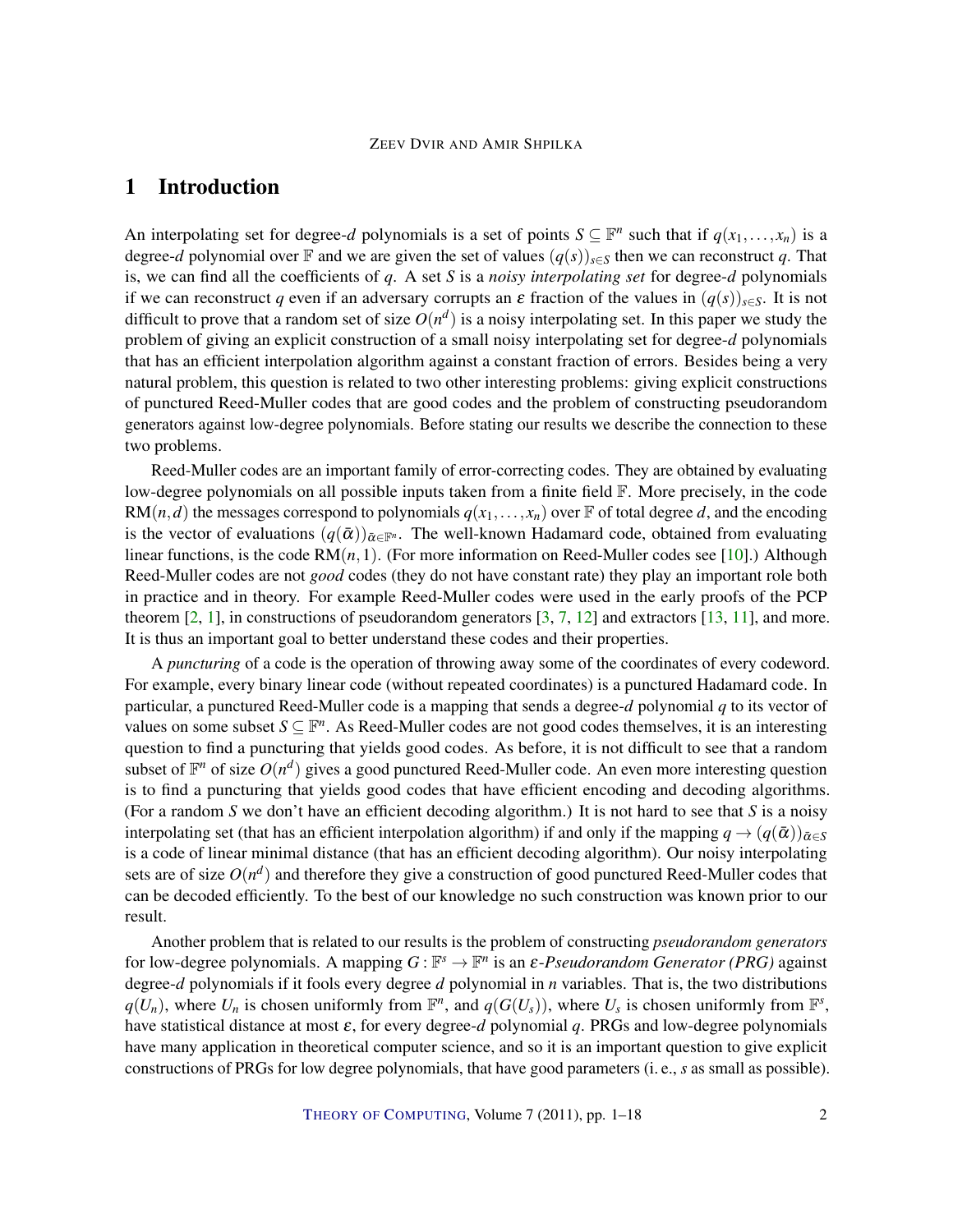NOISY INTERPOLATING SETS FOR LOW-DEGREE POLYNOMIALS

<span id="page-2-1"></span>For the case of degree-1 polynomials, it is not hard to see that any noisy interpolating set implies a PRG and vice versa. That is, if  $G : \mathbb{F}^s \to \mathbb{F}^n$  is a PRG for polynomials of degree 1 then the image of *G* is a noisy interpolating set. Similarly if  $S \subseteq \mathbb{F}^n$  is a noisy interpolating set for degree-1 polynomials then any one to one mapping whose image is *S* is a PRG for such polynomials. For larger values of *d* there is no such strong correspondence between PRGs and noisy interpolating sets. As before, given a PRG we get a noisy interpolating set (without an obvious efficient interpolation algorithm), however it is not clear how to get a PRG from a noisy interpolating set. Constructions of PRGs against low degree polynomials over very large fields were given in [\[5\]](#page-16-7) using tools from algebraic geometry. Independently from our work, Viola [\[14\]](#page-16-8), building on the works of [\[6,](#page-16-9) [9\]](#page-16-10), showed (over any field) that *d* · *S* is PRG for degree-*d* polynomials whenever *S* is PRG for degree-1 polynomials. In particular this result implies that  $d \cdot S$  is a noisy interpolating set. However, [\[14\]](#page-16-8) did not consider the problem of giving a noisy interpolating set and in particular did not give an efficient interpolation algorithm. One can view our work as saying that the construction analyzed in [\[6,](#page-16-9) [9,](#page-16-10) [14\]](#page-16-8) with respect to minimal distance also has an efficient decoding algorithm.

In the next section we consider two types of noisy interpolating sets. The first one allows for repetition of points. That is, we allow *S* to be a multiset. This corresponds to repeating coordinates in an errorcorrecting code. In the second variant (*proper* NIS) we do not allow such repetitions, and require *S* to be a simple set (and not a multiset). This is what allows us to get punctured Reed-Muller codes. For each of these types we prove a composition theorem, saying that the sumset of a NIS for degree-1 polynomials is a NIS for higher-degree polynomials. (The non-multiset version of this theorem requires an additional condition on the initial NIS.) We then combine these theorems with known constructions of error-correcting codes to obtain our final results.

## 1.1 Our results

In the following  $\mathbb{F}$  will always denote a finite field of prime order.<sup>1</sup> We denote by  $\mathbb{F}[x_1,\ldots,x_n]$  the space of all polynomials in the variables  $x_1, \ldots, x_n$  with coefficients in  $\mathbb{F}$ . We also denote by  $\mathbb{F}_d[x_1, \ldots, x_n]$  the set of all polynomials of degree  $\leq d$  in  $\mathbb{F}[x_1,\ldots,x_n]$ . Since we are interested in polynomials only as *functions* over  $\mathbb{F}^n$  we will assume in the following that the individual degree of each variable is smaller than  $p = |\mathbb{F}|$ . This is without loss of generality since for every  $a \in \mathbb{F}$  we have  $a^p = a$ . For example, over  $\mathbb{F}_2$ , the field of two elements, we will only consider multilinear polynomials. We denote the Hamming distance between two strings *x* and *y* as dist $(x, y)$ .

<span id="page-2-0"></span>**Definition 1.1** (Noisy Interpolating Set (NIS)). Let  $S = (a_1, \ldots, a_m) \in (\mathbb{F}^n)^m$  be a list of points (not necessarily distinct) in  $\mathbb{F}^n$ . We say that *S* is an  $(n, d, \varepsilon)$ -*Noisy Interpolating Set* (NIS) if there exists an algorithm  $A_S$  such that for every  $q \in \mathbb{F}_d[x_1,\ldots,x_n]$  and for every vector  $e = (e_1,\ldots,e_m) \in \mathbb{F}^m$  such that

$$
|\{i\in[m]\mid e_i\neq 0\}|\leq \varepsilon\cdot m\,,
$$

the algorithm  $A_S$ , when given as input the list of values  $(q(a_1) + e_1, \ldots, q(a_m) + e_m)$ , outputs the polynomial *q* (as a list of its coefficients). We say that *S* is a *proper* NIS if the points  $a_1, \ldots, a_m$  are distinct. If *S* is a proper NIS we can treat it as a subset  $S \subseteq \mathbb{F}^n$ .

 ${}^{1}$ It is possible to extend our results to other finite fields (see Section [5\)](#page-13-0); however, it requires more notation and can easily be obtained from the results for fields of prime order.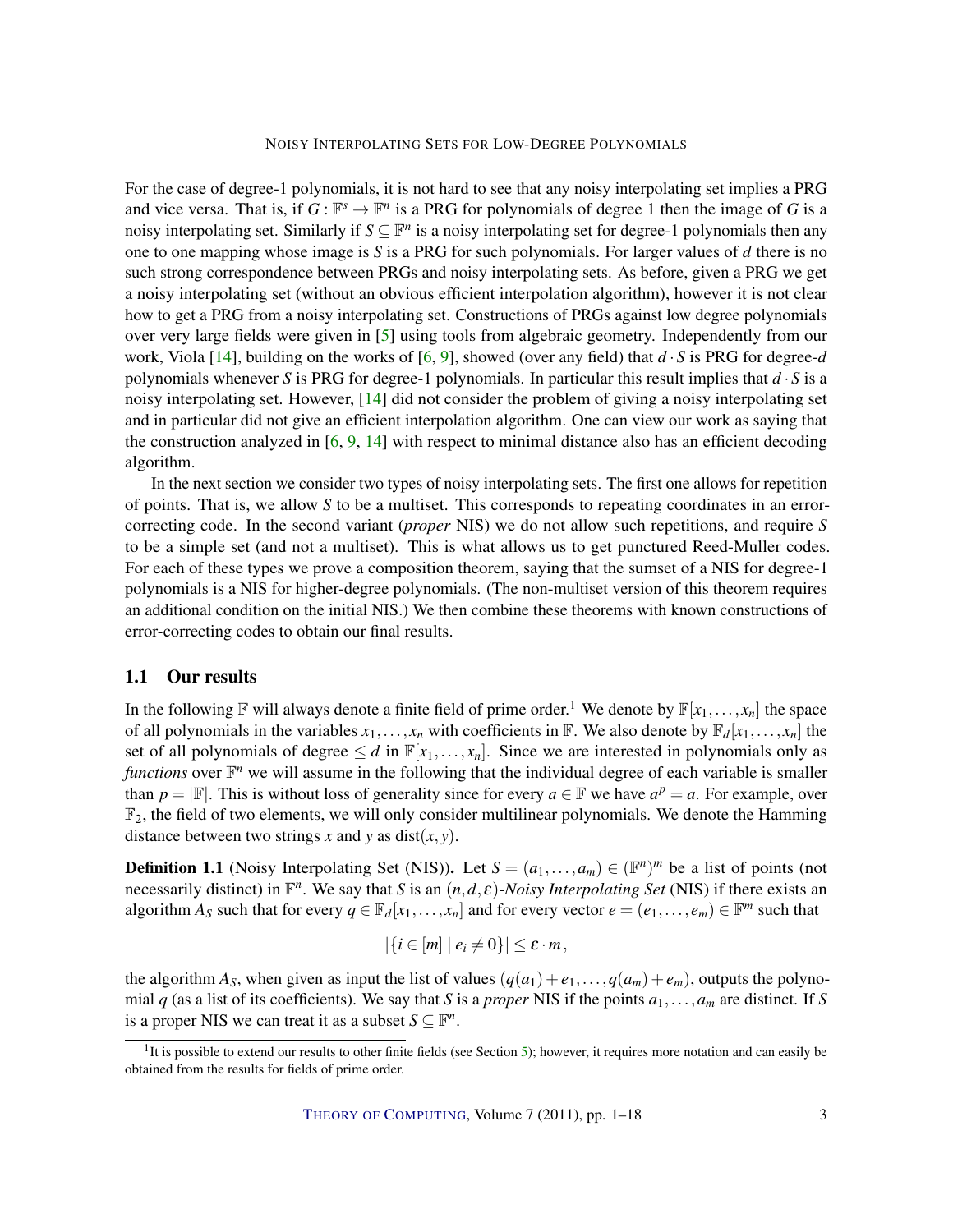Let  $S = (S^{(n)})_{n \in \mathbb{N}}$  be a sequence such that for every  $n \in \mathbb{N}$  we have that  $S^{(n)}$  is an  $(n, d, \varepsilon)$ -NIS (*d* and ε are fixed for all *n*). We say that S has an efficient interpolation algorithm if there exists a polynomial time algorithm  $M(n,L)$  that takes as input an integer *n* and a list *L* of values in  $\mathbb F$  such that the restriction  $M(n, \cdot)$  has the same behavior as the algorithm  $A_{S(n)}$  described above (in places where there is no risk of confusion we will omit the superscript (*n*) and simply say that *S* has an efficient interpolation algorithm).

#### 1.1.1 Multiset NIS

Our first theorem shows how to use a NIS for degree-1 polynomials in order to create a NIS for higherdegree polynomials. In order to state the theorem we need the following notation. For two lists<sup>2</sup> of points  $S = (a_1, \ldots, a_m) \in (\mathbb{F}^n)^m$  and  $T = (b_1, \ldots, b_\ell) \in (\mathbb{F}^n)^\ell$  we define the sum  $S \boxplus T$  to be the list

$$
(a_i+b_j)_{i\in[m],j\in[\ell]}\in(\mathbb{F}^n)^{m\cdot\ell}.
$$

The reason for the notation is to make a clear distinction between sets and multi-sets. In particular we shall use the notation  $S+T$  to denote set addition. That is, for two sets *S* and *T* we define

$$
S+T = \{s+t \mid s \in S, t \in T\}.
$$

<span id="page-3-0"></span>**Theorem 1.2.** Let  $0 < \varepsilon_1 < 1/2$  be a real number. Let  $S_1$  be an  $(n,1,\varepsilon_1)$ -NIS and for each  $d > 1$  let  $S_d = S_{d-1} \boxplus S_1$ . Then for every  $d > 1$  the set  $S_d$  is an  $(n, d, \varepsilon_d)$ - NIS with  $\varepsilon_d = (\varepsilon_1/2)^d$ . Moreover, if  $S_1$ *has an efficient interpolation algorithm, then so does Sd.*

Combining [Theorem](#page-3-0) [1.2](#page-3-0) with known constructions of error-correcting codes (in order to define *S*1) we get the following corollary:

<span id="page-3-1"></span>**Corollary 1.3.** *For every field*  $\mathbb F$  *of prime order and for every*  $d > 0$ *, there exists an*  $\varepsilon > 0$  *and a*  $f$ amily  $\mathcal{S} = \big(S^{(n)}\big)_{n\in\mathbb{N}}$  such that for every  $n\in\mathbb{N}$  ,  $S^{(n)}$  is an  $(n,d,\epsilon)$ -NIS,and such that  $\mathcal S$  has an efficient  $S^{(n)}$  and it is possible to generate  $S^{(n)}$  and  $S^{(n)}$  and  $S^{(n)}$  and  $S^{(n)}$  and  $S^{(n)}$  and  $S^{(n)}$  and  $S^{(n)}$  and  $S^{(n)}$  and  $S^{(n)}$  and  $S^{(n)}$  and  $S^{(n)}$  and  $S^{(n)}$  and  $S^{(n)}$  and  $S^{(n)}$  and  $S^{(n)}$  and  $S$ *the set*  $S^{(n)}$  *in time*  $poly(n)$ *.* 

#### 1.1.2 Proper NIS

We are able to prove an analog of [Theorem](#page-3-0) [1.2](#page-3-0) for proper NIS. We would like to show that if  $S_1$  is a proper  $(n,1,\varepsilon_1)$ -NIS then the sets  $S_d = S_{d-1} + S_1$  (this time we use the operation of set addition) are proper  $(n, d, \varepsilon_d)$ -NISs. To show this we will require the initial set  $S_1$  to satisfy a certain natural condition on the intersections of different 'shifts' of the sets *Sd*−1. Roughly speaking, this condition will guarantee that there is no small set of errors in  $S_d = S_{d-1} + S_1$  that has a large intersection with many shifts of  $S_{d-1}$ (one can see from the proof of [Theorem](#page-3-0) [1.2](#page-3-0) why this is useful). The operation of set addition is defined as follows: Let *A* and *B* be two subsets of  $\mathbb{F}^n$ . We define  $A + B = \{a + b \mid a \in A, b \in B\}$ . For an element  $c \in \mathbb{F}^n$  and for a subset  $A \subseteq \mathbb{F}^n$  we denote  $A + c = \{a + c \mid a \in A\}.$ 

 $2$ Instead of a list one can have a multi-set in mind, however it is slightly easier to describe and prove our results using the notion of lists.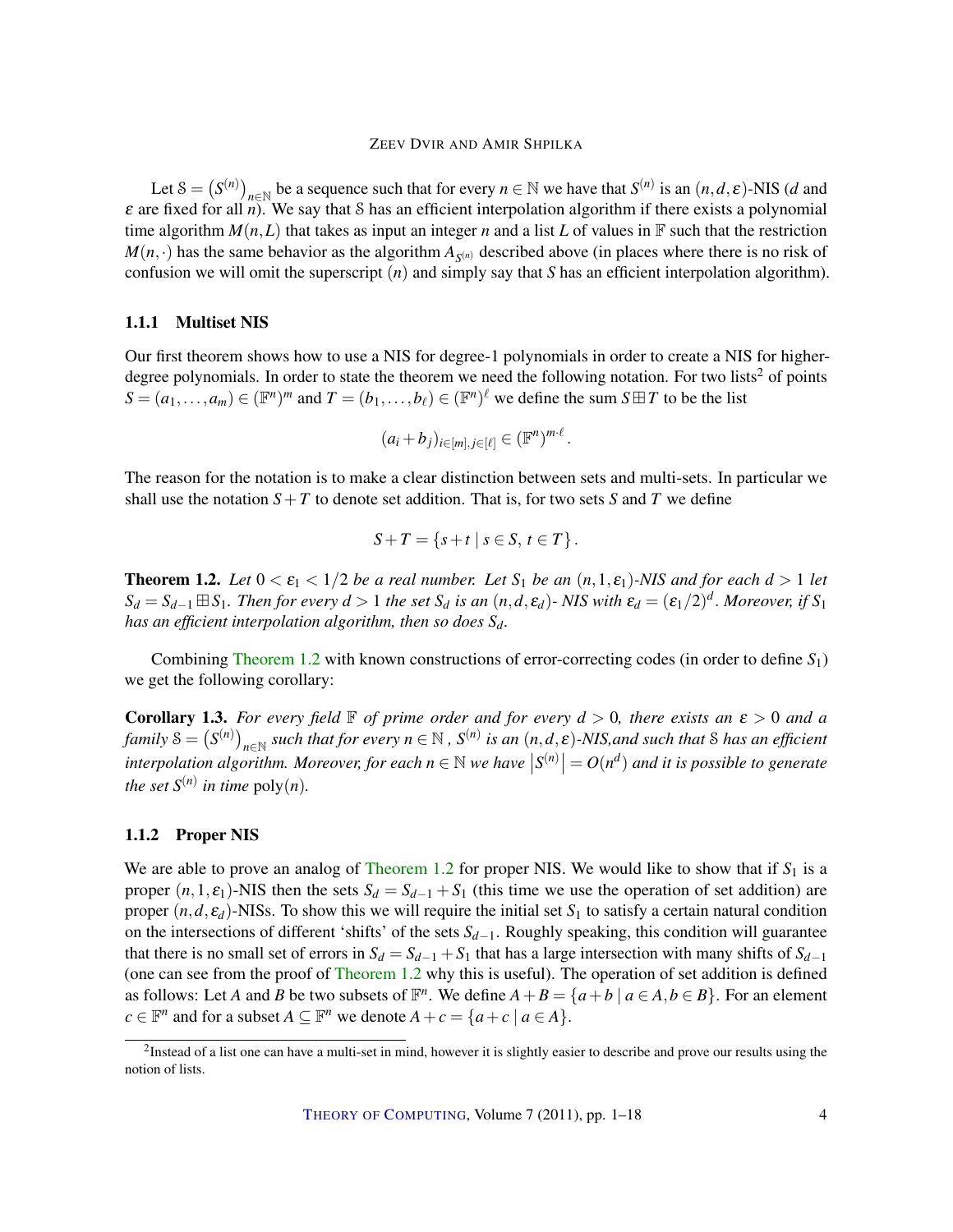<span id="page-4-2"></span>**Definition 1.4** (Condition<sup>3</sup> ★ $_k$ ). Let  $S \subseteq \mathbb{F}^n$ . Let  $S_0 = \{0\}$  and for each  $d \ge 1$  let  $S_d = S_{d-1} + S$ . Let *k* > 0 be an integer. For *x* ∈ *S<sub>d</sub>* we let  $N_d(x) = |\{b \in S | x \in S_{d-1} + b\}|$ . We say that *S* satisfies condition  $\bigstar_k$  if for every  $0 < d \leq k$  we have

$$
|\{x \in S_d | N_d(x) > d\}| \leq |S_{d-2}|.
$$

We are now ready to state the analog of [Theorem](#page-3-0) [1.2](#page-3-0) for proper NISs.

<span id="page-4-0"></span>**Theorem 1.5.** Let  $0 < \varepsilon_1 < 1/2$  be a real number and let  $k > 0$  an integer. There exists a constant  $C_0$ , *depending only on*  $\varepsilon$  *and*  $k$ , *such that for all*  $n > C_0$  *the following holds: Let*  $S_1$  *be a proper*  $(n, 1, \varepsilon_1)$ *-NIS and for each d* > 1 *let*  $S_d = S_{d-1} + S_1$ *. Suppose*  $S_1$  *satisfies condition* ★<sub>*k</sub>. Then, for every*  $1 < d \leq k$  *the*</sub> *set*  $S_d$  *is a (proper)*  $(n, d, \varepsilon_d)$ *-NIS with* 

$$
\varepsilon_d = \frac{1}{d!} \cdot \left(\frac{\varepsilon_1}{3}\right)^d.
$$

*Moreover, if S*<sup>1</sup> *has an efficient interpolation algorithm, then so does Sd.*

As before, combining [Theorem](#page-4-0) [1.5](#page-4-0) with known constructions of error-correcting codes gives the following corollary:

<span id="page-4-1"></span>**Corollary 1.6.** *For every field*  $\mathbb{F}$  *of prime order and for every*  $d > 0$ , *there exists an*  $\varepsilon > 0$  *and a family*  $S = (S^{(n)})_{n \in \mathbb{N}}$  such that for every  $n \in \mathbb{N}$  ,  $S^{(n)}$  is a proper  $(n, d, \varepsilon)$ -NIS with an efficient interpolation algorithm. Moreover, for each  $n \in \mathbb{N}$  we have  $|S^{(n)}| = O(n^d)$  and it is possible to generate the set  $S^{(n)}$  in *time*  $\text{poly}(n)$ .

It is easy to see that any  $(n,d,\varepsilon)$ -proper NIS induces a puncturing of the Reed-Muller code RM $(n,d)$ that has an efficient decoding from a fraction  $\varepsilon$  of errors. (We keep the coordinates of the RM-code corresponding to the points in the NIS.) The following corollary is therefore immediate. (See [Section](#page-6-0) [2.2](#page-6-0) for the definition of a good family of codes.)

<span id="page-4-3"></span>**Corollary 1.7.** *For every field*  $\mathbb{F}$  *of prime order and for every*  $d > 0$ *, there exists an*  $\varepsilon > 0$  *and a family*  ${C_n}$  *of good codes such that*  $C_n$  *is a punctured* RM(*n*,*d*)*-code. Furthermore, the family*  ${C_n}$  *has an efficient encoding and decoding algorithms from a constant fraction of errors.*

## 1.2 Organization

In [Section](#page-5-0) [2](#page-5-0) we give preliminary results that we will use in the rest of the paper. In [Section](#page-8-0) [3](#page-8-0) we prove [Theorem](#page-3-0) [1.2](#page-3-0) and [Corollary](#page-3-1) [1.3.](#page-3-1) In [Section](#page-11-0) [4,](#page-11-0) we prove [Theorem](#page-4-0) [1.5](#page-4-0) and [Corollary](#page-4-1) [1.6.](#page-4-1) [Section](#page-13-0) [5](#page-13-0) contains a sketch of an argument showing how to extend our results from fields of prime order to any finite field. [Section](#page-14-0) [6](#page-14-0) describes a construction of a family of error-correcting codes with certain special properties that is used in [Section](#page-11-0) [4.](#page-11-0)

<sup>3</sup>Pronounced "Star k."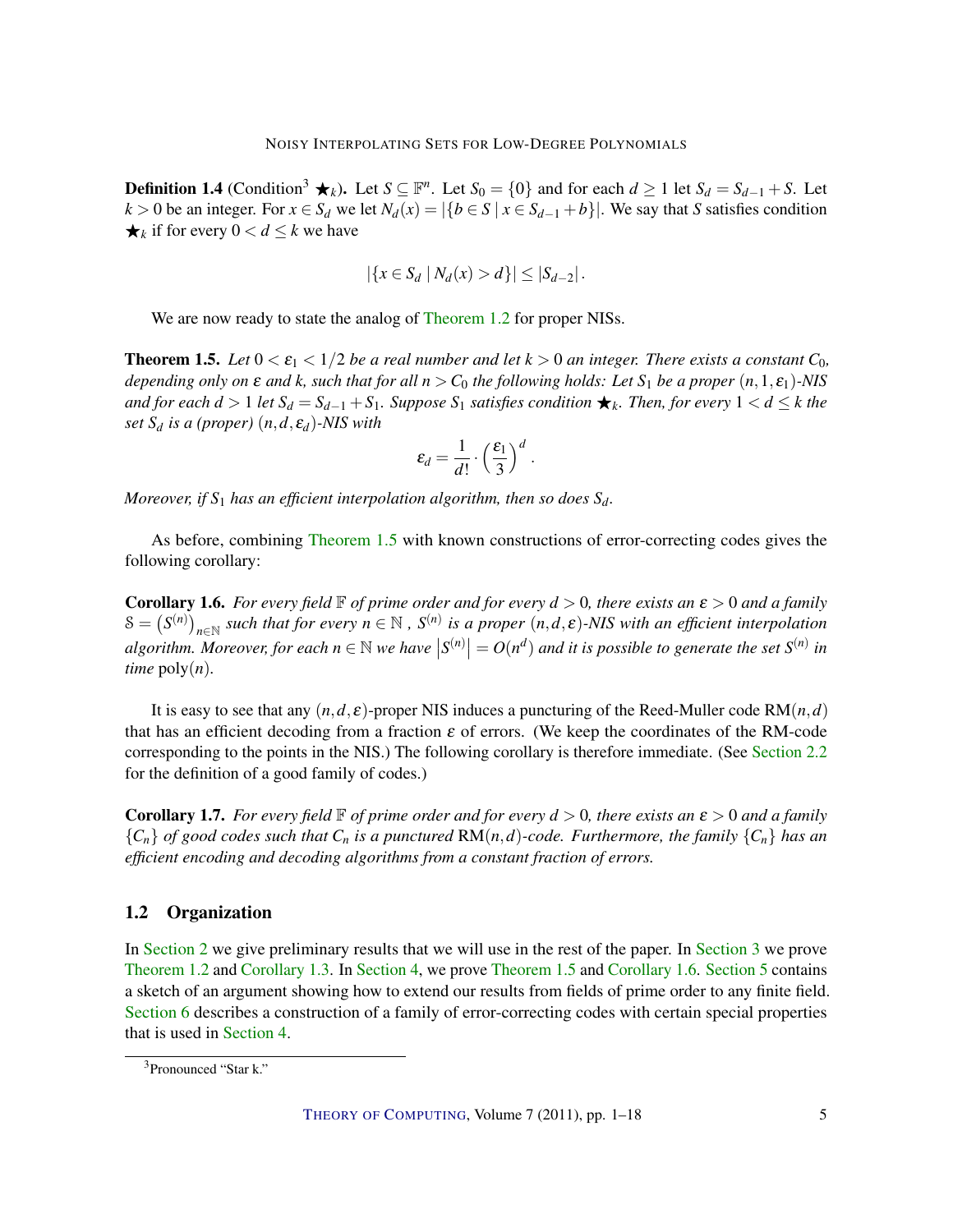# <span id="page-5-0"></span>2 Preliminaries

Let  $q \in \mathbb{F}[x_1,...,x_n]$  be a polynomial. We denote by  $deg(q)$  the total degree of q. The *i*-th homogeneous part of *q* is the sum of all monomials in *q* of degree *i*, and is denoted with  $q_i$ . We denote  $q_{\leq i} = \sum_{j=0}^{i} q_j$ . We now give some useful facts and definitions regarding partial derivatives of polynomials and errorcorrecting codes.

## 2.1 Partial and directional derivatives

In this section we define partial and directional derivatives of polynomials over finite fields and discuss some of their properties.

We start by defining the partial derivatives of a monomial. Let  $M(x) = x_1^{c_1} \cdot ... \cdot x_n^{c_n}$  be a monomial in *n* variables so that  $c_i \geq 0$  for all *i*. The partial derivative of  $M(x)$  with respect to  $x_i$  is zero if  $c_i = 0$  and

$$
\frac{\partial M}{\partial x_i}(x) = c_i \cdot x_1^{c_1} \cdot \ldots \cdot x_i^{c_i-1} \cdot \ldots \cdot x_n^{c_n}
$$

if  $c_i > 0$ . The definition extends to general polynomials by linearity. It is easy to verify that if deg(*q*) = *d* then all of the partial derivatives of *q* are of degree at most *d* −1. Also, since we assume that the individual degrees are smaller than the characteristic of the field we have that  $\frac{\partial q}{\partial x_i}(x) \equiv 0$  iff  $x_i$  does not appear in  $q(x)$ . We denote by

$$
\Delta_q(x) = \left(\frac{\partial q}{\partial x_1}(x), \dots, \frac{\partial q}{\partial x_n}(x)\right)
$$

the partial derivative vector of *q*. The directional derivative of a polynomial  $q \in \mathbb{F}[x_1,\ldots,x_n]$  in direction  $a \in \mathbb{F}^n$  is denoted by  $\partial_q(x, a)$  and is defined as

$$
\partial_q(x,a) = \sum_{i=1}^n a_i \cdot \frac{\partial q}{\partial x_i}(x).
$$

That is,  $\partial_q(x, a)$  is the inner product of *a* and  $\Delta_q(x)$ .

The following lemma gives a more "geometric" view of the partial derivatives of *q* by connecting them to difference of *q* along certain directions.

<span id="page-5-1"></span>**Lemma 2.1.** Let  $q \in \mathbb{F}_d[x_1,\ldots,x_n]$  and let  $q_d$  be its homogeneous part of degree d. Let  $a,b \in \mathbb{F}^n$ . Then

$$
q(x+a) - q(x+b) = \partial_{q_d}(x, a-b) + E(x),
$$

*where*  $deg(E) \leq d - 2$  *(we use the convention that*  $deg(0) = -\infty$ *). That is, the directional derivative of*  $q_d$ *in direction*  $a - b$  *is given by the homogeneous part of degree*  $d - 1$  *in the difference*  $q(x + a) - q(x + b)$ *.* 

*Proof.* It is enough to prove the lemma for the case that *q* is a monomial of degree *d*. The result will then follow from linearity and from the fact that the derivatives of all monomials in *q* of degree smaller than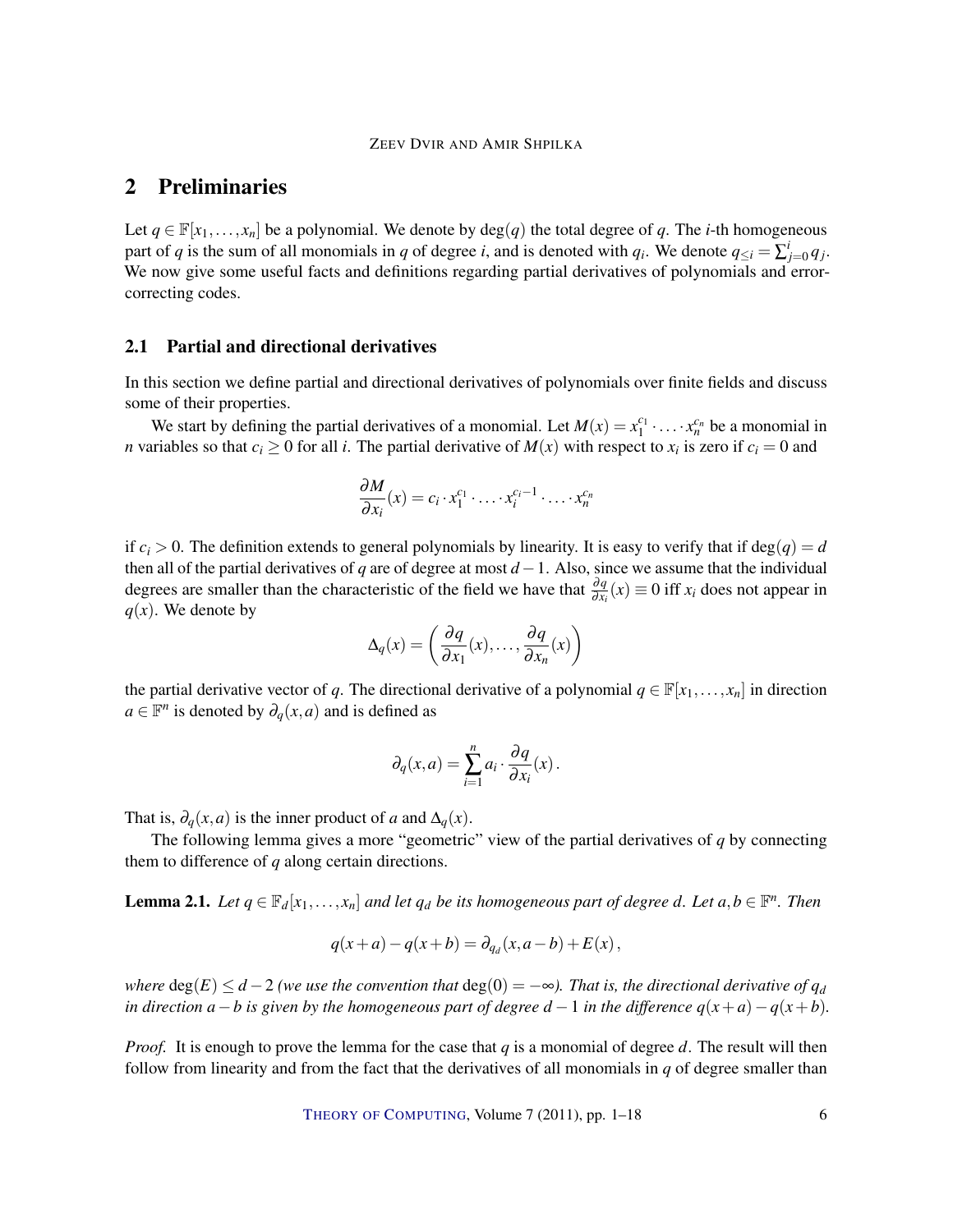*d* are of degree at most *d* − 2. Let  $M(x) = x_1^{c_1} \cdot ... \cdot x_n^{c_n}$  be a monomial of degree *d*. We observe that the expression  $M(x+a)$  can be written as

$$
M(x+a) = \prod_{i=1}^{n} (x_i + a_i)^{c_i}
$$
  
= 
$$
M(x) + \sum_{i=1}^{n} a_i \cdot \frac{\partial M}{\partial x_i}(x) + E_1(x),
$$

where  $deg(E_1) \leq d - 2$ . Now, subtracting  $M(x + b)$  from  $M(x + a)$ , the term  $M(x)$  cancels out and we are left with the desired expression.  $\Box$ 

The next easy lemma shows that a homogeneous polynomial *q* can be reconstructed from its partial derivatives.

<span id="page-6-1"></span>**Lemma 2.2.** *Let*  $q \in \mathbb{F}_d[x_1,\ldots,x_n]$  *be a homogeneous polynomial of degree at least 1. Given the vector of partial derivatives*  $\Delta_q(x)$ *, it is possible to reconstruct q in polynomial time.* 

*Proof.* We go over all monomials of degree  $\leq d$  and find out the coefficient they have in *q* using the following method. For a monomial  $M$  let  $i$  be the first index such that  $x_i$  appears in the monomial  $M$  with positive degree. Consider  $\frac{\partial q}{\partial x_i}(x)$  and check whether the coefficient of the derivative of that monomial is zero or not. For example, if we want to "decode" the monomial  $x_1^5 \cdot x_2^3$  we will look at the coefficient of  $x_1^4 \cdot x_2^3$  in  $\frac{\partial q}{\partial x_1}(x)$ . To get the coefficient in *q* we have to divide it by the degree of *x<sub>i</sub>* in the monomial, that is by 5 (remember that the individual degrees are smaller than  $p = |\mathbb{F}| = \text{char}(\mathbb{F})$ ).

#### <span id="page-6-0"></span>2.2 Error-correcting codes

We start with the basic definitions of error-correcting codes. Let  $\mathbb F$  be a field and let  $E: \mathbb F^n \to \mathbb F^m$ . Denote by  $C = E(\mathbb{F}^n)$  the image of *E*. Then *C* is called an  $[m, n, k]$ -code if for any two codewords  $E(v)$ ,  $E(u) \in C$ , where  $u \neq v$ , we have that dist( $E(u)$ ,  $E(v) \geq k$  ("dist" denotes the Hamming distance). We refer to *m* as the *block length* of *C* and to *k* as the *minimal distance* of *C*. We denote by  $R = n/m$  the *relative rate* of *C* and by  $\delta = k/m$  the *relative minimal distance* of *C*, and say that *C* is an  $[R, \delta]$ -code. When *E* is a linear mapping we say that *C* is a linear code and call the  $m \times n$  matrix computing *E* the *generator matrix* of *C*. A map  $D: \mathbb{F}^m \to \mathbb{F}^n$  can correct *t* errors (with respect to *E*) if for any  $v \in \mathbb{F}^n$  and any  $w \in \mathbb{F}^m$  such that  $dist(E(v), w) \le t$  we have that  $D(w) = v$ . Such a *D* is called a *decoding algorithm* for *C*.

A family of codes  $\{C_i\}$ , where  $C_i$  is an  $[R_i, \delta_i]$ -code of block length  $m_i$ , has *constant rate* if there exists a constant  $R > 0$  such that for all codes in the family it holds that  $R_i \geq R$ . The family has a *linear distance* if there exists a constant  $\delta > 0$  such that for all codes in the family we have  $\delta_i \geq \delta$ . In such a case we say that the family is a family of  $[R, \delta]$ *-codes*. If a family of codes as above has  $\lim_{i\to\infty} m_i = \infty$ , a constant rate and a linear minimal distance then we say that the family is a family of *good codes* and that the codes in the family are good. Similarly, we say that the family of codes has a decoding algorithm for a fraction  $\tau$  of errors if for each  $C_i$  there is a decoding algorithm  $D_i$  that can correct a  $\tau$  fraction of errors. When *C* is a linear code we define the dual of *C* in the following way:

$$
C^{\perp} \triangleq \{ y \in \mathbb{F}^m : |\forall x \in C \ \langle y, x \rangle = 0 \}.
$$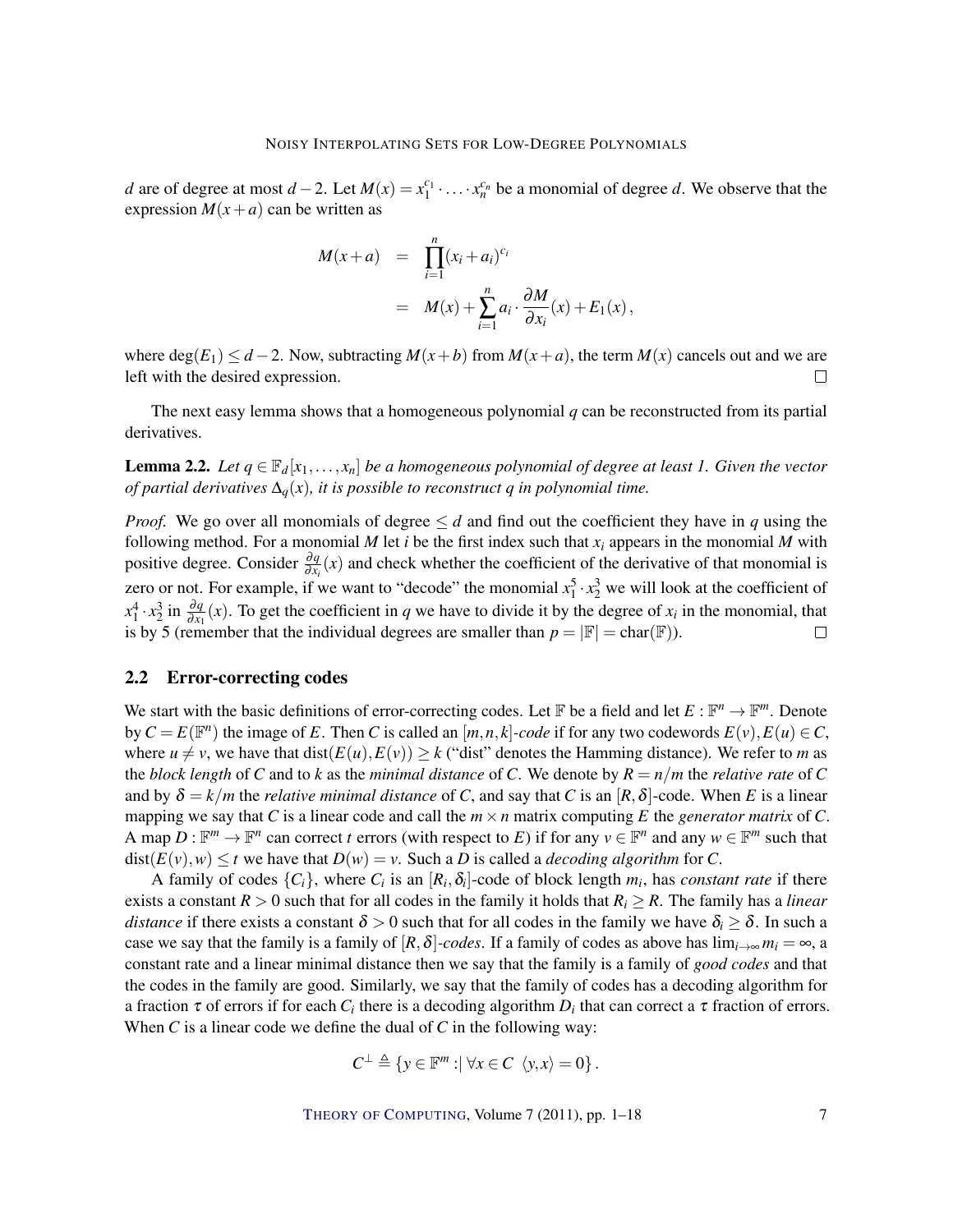<span id="page-7-0"></span>Lemma 2.3. *Let C be an* [*m*,*n*, *k*]*-code over* F *such that C has an efficient decoding algorithm that can correct an*  $\alpha$  *fraction of errors. For*  $i \in [m]$  *let*  $a_i \in \mathbb{F}^n$  *be the i-th row of the generator matrix of* C. Then,

- *1.* Let  $S^0 = (a_1, \ldots, a_m, \bar{0}, \ldots, \bar{0}) \in (\mathbb{F}^n)^{2m}$ . Then  $S^0$  is an  $(n, 1, \alpha/2)$ *-NIS with an efficient interpolation algorithm.*
- 2. Let  $S = (a_1, \ldots, a_m) \in (\mathbb{F}^n)^m$  and suppose that the maximal Hamming weight of a codeword in C is *smaller than*  $(1-2\alpha) \cdot m$ . Then S is an  $(n,1,\alpha)$ -NIS with an efficient interpolation algorithm.

#### *Proof.*

- 1. Let q be a degree-1 polynomial. The interpolation algorithm for  $S^0$  will work as follows: we first look at the values of  $q(x)$  on the last *m* points (the zeros). The majority of these values will be  $q(0)$ which will give us the constant term in *q*. Let  $q_1(x) = q(x) - q(0)$  be the linear part of *q*. Subtracting *q*(0) from the values in the first *m* coordinates we reduce ourselves to the problem of recovering the homogeneous linear function  $q_1$  from its values on  $(a_1, \ldots, a_m)$  with at most  $\alpha \cdot m$  errors. This task is achieved using the decoding algorithm for *C*, since the vector  $(q_1(a_1),...,q_1(a_m))$  is just the encoding of the vector of coefficients of *q*<sup>1</sup> with the code *C*.
- 2. Here we cannot decipher the constant term of  $q(x)$  so easily. Let  $(v_1,..., v_m) \in \mathbb{F}$  be the list of input values given to us.  $(v_i = q(a_i)$  for a  $1 - \alpha$  fraction of the values *i*.) What we will do is we will go over all  $p = |\mathbb{F}|$  possible choices for  $q(0)$  and for each "guess"  $c \in \mathbb{F}$  do the following: Subtract *c* from the values  $(v_1, \ldots, v_m)$  and then use the decoding algorithm of *C* to decode the vector  $V_c = (v_1 - c, \ldots, v_m - c)$ . It is clear that for  $c = q(0)$ , this procedure will give us the list of coefficients of  $q(x)$  (without the constant term). Our task is then to figure out which invocation of the decoding algorithm is the correct one.

Say that the decoding algorithm, on input  $V_c$  returned a linear polynomial  $q_c(x)$  (there is no constant term). We can then check to see whether  $q_c(a_i) + c$  is indeed equal to  $v_i$  for a  $1 - \alpha$  fraction of the values *i*. If we could show that this test will succeed only for a single  $c \in \mathbb{F}$  then we are done and the lemma will follow. Suppose for contradiction that there are two linear polynomials  $q_c(x)$  and  $q_{c'}(x)$  such that both agree with a fraction  $1-\alpha$  of the input values. This means that there exist two codewords  $W_c$ ,  $W_{c'} \in \mathbb{F}^m$  (the encodings of  $q_c$  and  $q_{c'}$ ) in *C* such that dist( $V_c$ ,  $W_c$ )  $\le \alpha \cdot m$  and  $dist(V_{c'}, W_{c'}) \leq \alpha \cdot m$ . Therefore

$$
dist(V_c-V_{c'},W_c-W_{c'})\leq 2\alpha\cdot m.
$$

The vector  $V_c - V_{c'}$  has the value  $c' - c \neq 0$  in all of its coordinates and so we get that the Hamming weight of the codeword  $W_c - W_{c'}$  is at least  $(1 - 2\alpha) \cdot m$ , contradicting the properties of *C*.

 $\Box$ 

<span id="page-7-1"></span>**Lemma 2.4.** Let C be an  $[m, n, k]$ -code over  $\mathbb F$  such that the dual  $C^{\perp}$  has minimal distance  $> r$ . Let *S* ⊆ F *<sup>n</sup> be the set of points corresponding to the rows of the generator matrix of C. Then S satisfies condition*  $\bigstar$ <sub>*s*</sub> *for*  $s \geq r/2$ *.*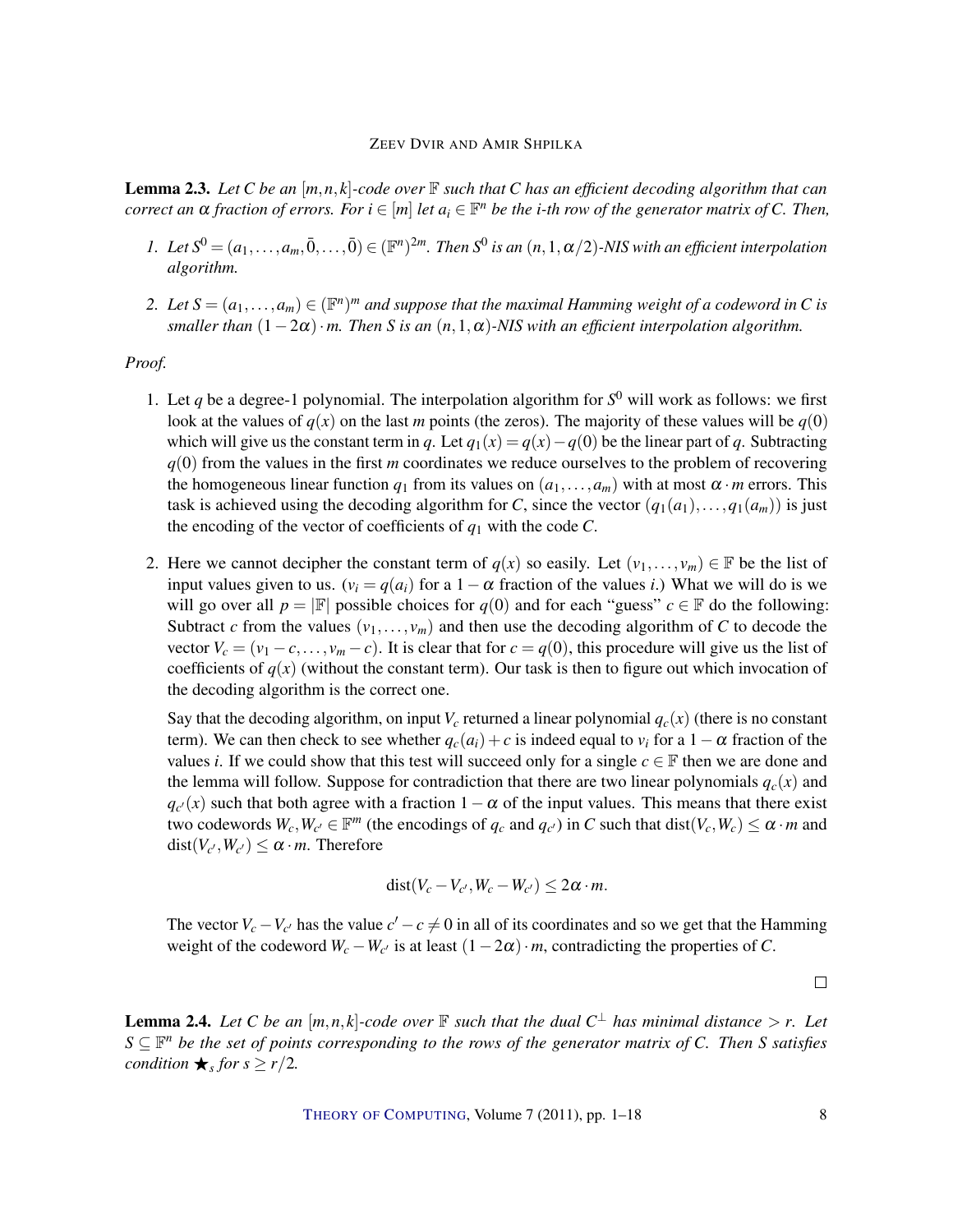<span id="page-8-1"></span>*Proof.* Let  $0 < d \le r/2$  be an integer and let  $S_d = S + ... + S$ , *d* times. We will prove the lemma by showing that

$$
\{x\in S_d\mid N_d(x)>d\}\subseteq S_{d-2},
$$

(the reader is encouraged to review [Definition](#page-4-2) [1.4](#page-4-2) for the definition of  $N_d(x)$ ). Let  $x \in S_d$ . We can thus write

$$
x = a_1 + \cdots + a_d,
$$

with  $a_1, \ldots, a_d \in S$ . Suppose now that  $N_d(x) > d$ . This means that there exists a way to write *x* as a sum of elements in *S* as follows

$$
x=b_1+\cdots+b_{d-1}+c\,
$$

with  $c \notin \{a_1, \ldots, a_d\}$ . Combining the two ways to write *x* we get

$$
a_1 + \cdots + a_d - b_1 - \cdots - b_{d-1} - c = 0.
$$

Since the distance of the dual is larger than 2*d* the above equality must be a trivial one. That is, every vector must appear with a coefficient that is a multiple of *p* (the characteristic). Since  $c \notin \{a_1, \ldots, a_d\}$ , we infer that *c* must appear as one of the values *b<sup>i</sup>* (otherwise it would have coefficient −1). This means that *x* is in  $S_{d-2}$ .  $\Box$ 

## <span id="page-8-0"></span>3 Constructing a NIS

In this section we prove [Theorem](#page-3-0) [1.2](#page-3-0) and [Corollary](#page-3-1) [1.3.](#page-3-1) We start with the proof of [Corollary](#page-3-1) [1.3,](#page-3-1) which is a simple application of known results in coding theory.

*Proof of [Corollary](#page-3-1) [1.3.](#page-3-1)* To prove the corollary, all we need to do is to construct, for all  $n \in \mathbb{N}$ , an  $(n,1,\varepsilon)$ -NIS  $S_1^{(n)}$  with an efficient interpolation algorithm and  $\varepsilon$  which does not depend on *n*. The corollary will then follow by applying [Theorem](#page-3-0) [1.2.](#page-3-0)

To construct  $S_1$  we take a good family of linear codes  $\{C_n\}$ , where  $C_n$  is an  $[m_n, n, k_n]$ -code over  $\mathbb F$ (see [Section](#page-6-0) [2.2\)](#page-6-0) that has an efficient decoding algorithm that can decode a constant fraction of errors and such that the generator matrix of  $C_n$  can be found in polynomial time (such families of codes are known to exists, see [\[10,](#page-16-2) Chap. 10]). Let  $a_1, \ldots, a_{m_n} \in \mathbb{F}^n$  be the rows of its generator matrix. We define  $S_1^{(n)}$  $\int_1^{(h)}$  to be the list of points  $(a_1, \ldots, a_{m_n}, b_1, \ldots, b_{m_n})$ , where for each  $j \in [m_n]$  we set  $b_j = 0$ . That is,  $S_1^{(n)}$  $\binom{n}{1}$  contains the rows of the generator matrix of a good code, together with the points 0, taken with multiplicity  $m_n$ . [Section](#page-7-0) [2.3](#page-7-0) now shows that  $S_1^{(n)}$  $_1^{(n)}$  satisfies all the required conditions.  $\Box$ 

## 3.1 Proof of [Theorem](#page-3-0) [1.2](#page-3-0)

Let  $S_1 = (a_1, ..., a_m) \in (\mathbb{F}^n)^m$  be an  $(n, 1, \varepsilon_1)$ -NIS of size  $|S_1| = m$ . Let  $S_{d-1} = (b_1, ..., b_r) \in (\mathbb{F}^n)^r$  be an  $(n, d-1, \varepsilon_{d-1})$ -NIS of size  $|S_{d-1}| = r$ . Let  $A_{d-1}$  and  $A_1$  be interpolation algorithms for  $S_{d-1}$  and  $S_1$ respectively, as described in [Definition](#page-2-0) [1.1.](#page-2-0) Let  $S_d = S_{d-1} \boxplus S_1$ . We will prove the theorem by showing that  $S_d$  has an interpolation algorithm that makes at most a polynomial number of calls to  $A_{d-1}$  and to  $A_1$ and can "correct" a fraction

$$
\varepsilon_d = \frac{\varepsilon_1 \cdot \varepsilon_{d-1}}{2}
$$

THEORY OF C[OMPUTING](http://dx.doi.org/10.4086/toc), Volume 7 (2011), pp. 1–18 9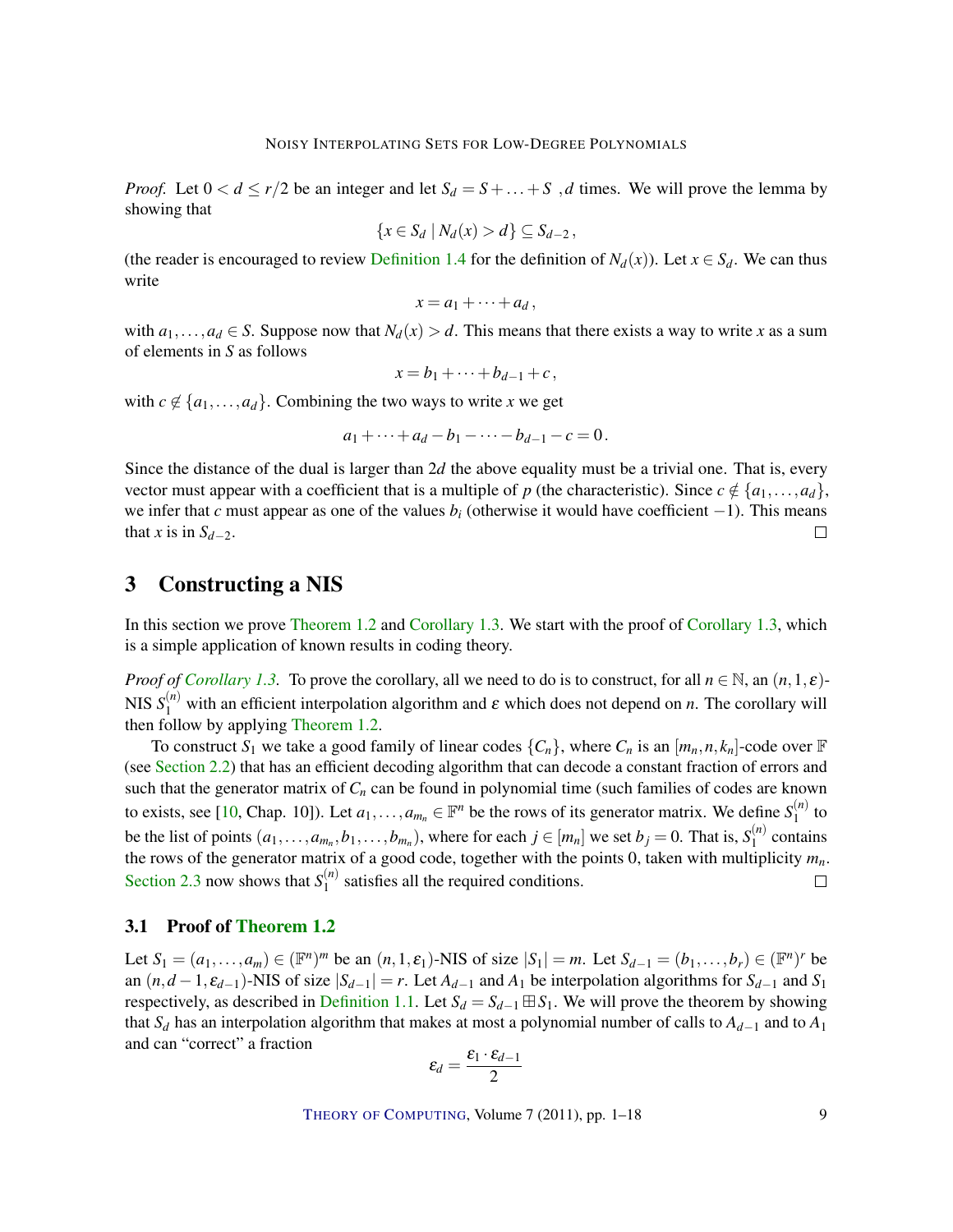of errors. We will describe the algorithm  $A_d$  and prove its correctness simultaneously (the number of calls to *Ad*−<sup>1</sup> and *A*<sup>1</sup> will clearly be polynomial and so we will not count them explicitly).

Fix  $q \in \mathbb{F}_d[x_1,\ldots,x_n]$  to be some degree-*d* polynomial and let  $q_d$  be its homogeneous part of degree *d*. Let us denote  $S_d = (c_1, \ldots, c_{mr})$ , where each  $c_i$  is in  $\mathbb{F}^n$ . We also denote by  $e = (e_1, \ldots, e_{mr}) \in \mathbb{F}^{mr}$  the list of "errors," so that  $|\{i \in [mr] \mid e_i \neq 0\}| \leq \varepsilon_d \cdot mr$ . The list  $S_d$  can be partitioned in a natural way into all the "shifts" of the list  $S_{d-1}$ . Let us define for each  $i \in [m]$  the list  $T^{(i)} = (b_1 + a_i, \ldots, b_r + a_i) \in (\mathbb{F}^n)^r$ . We thus have that  $S_d$  is the concatenation of  $T^{(1)}, \ldots, T^{(m)}$  (the order does not matter here). We can also partition the list of errors in a similar way into *m* lists  $e^{(1)}$ , ...,  $e^{(m)}$ , each of length *r*, such that  $e^{(i)}$  is the list of errors corresponding to the points in  $T^{(i)}$ .

We say that an index  $i \in [m]$  is *good* if the fraction of errors in  $T^{(i)}$  is at most  $\varepsilon_{d-1}/2$ , otherwise we say that *i* is *bad*. That is, *i* is good if

$$
|\{j\in[r]\mid e_j^{(i)}\neq 0\}|\leq (\varepsilon_{d-1}/2)\cdot |T^{(i)}|=(\varepsilon_{d-1}/2)\cdot r.
$$

Let  $E = \{i \in [m] \mid i \text{ is bad}\}\.$  From the bound on the total number of errors we get that

<span id="page-9-0"></span>
$$
|E| \le \varepsilon_1 \cdot m. \tag{3.1}
$$

**Overview** The algorithm is divided into three steps. In the first step we look at all pairs  $(T^{(i)}, T^{(j)})$  and from each one attempt to reconstruct, using  $A_{d-1}$ , the directional derivative  $\partial_{q_d}(x, a_i - a_j)$ . We will claim that this step gives the correct output for most pairs  $(T^{(i)}, T^{(j)})$  (namely, for all pairs in which both *i* and *j* are good). In the second step we take all the directional derivatives obtained in the previous step (some of them erroneous) and from them reconstruct, using  $A_1$ , the vector of derivatives  $\Delta_{q_d}(x)$  and so also recover *q*<sub>d</sub>(*x*). In the last step of the algorithm we recover the polynomial  $q$ <*d*−1(*x*) =  $q(x) − q_d(x)$ , again using *A*<sup>*d*−1</sub>. This will give us  $q(x) = q_{\le d-1}(x) + q_d(x)$ .</sup>

**Step I:** Let  $i \neq j \in [m]$  be two good indices as defined above. We will show how to reconstruct  $\partial_{q_d}(x, a_i - a_j)$  from the values in  $T^{(i)}$ ,  $T^{(j)}$ . Recall that we have at our disposal two lists of values

$$
L_i = \left( q(b_1 + a_i) + e_1^{(i)}, \dots, q(b_r + a_i) + e_r^{(i)} \right)
$$

and

$$
L_j = \left( q(b_1 + a_j) + e_1^{(j)}, \ldots, q(b_r + a_j) + e_r^{(j)} \right).
$$

Taking the difference of the two lists we obtain the list

$$
L_{ij} = \left( q(b_1 + a_i) - q(b_1 + a_j) + e_1^{(i)} - e_1^{(j)}, \ldots, q(b_r + a_i) - q(b_r + a_j) + e_r^{(i)} - e_r^{(j)} \right).
$$

Observe that since *i* and *j* are both good we have that the term  $e^{(i)}_{\ell} - e^{(j)}_{\ell}$  $\binom{U}{l}$  is non zero for at most  $\varepsilon_{d-1} \cdot r$  values of  $\ell \in [r]$ . Therefore, we can use algorithm  $A_{d-1}$  to recover the degree-( $d-1$ ) polynomial  $Q_{ij}(x) = q(x + a_i) - q(x + a_j)$  from the list *L*<sub>*i*j</sub>. From [Section](#page-5-1) [2.1](#page-5-1) we see that throwing away all monomials of degree less than  $d-1$  in  $Q_{ij}$  leaves us with  $\partial_{q_d}(x, a_i - a_j)$ .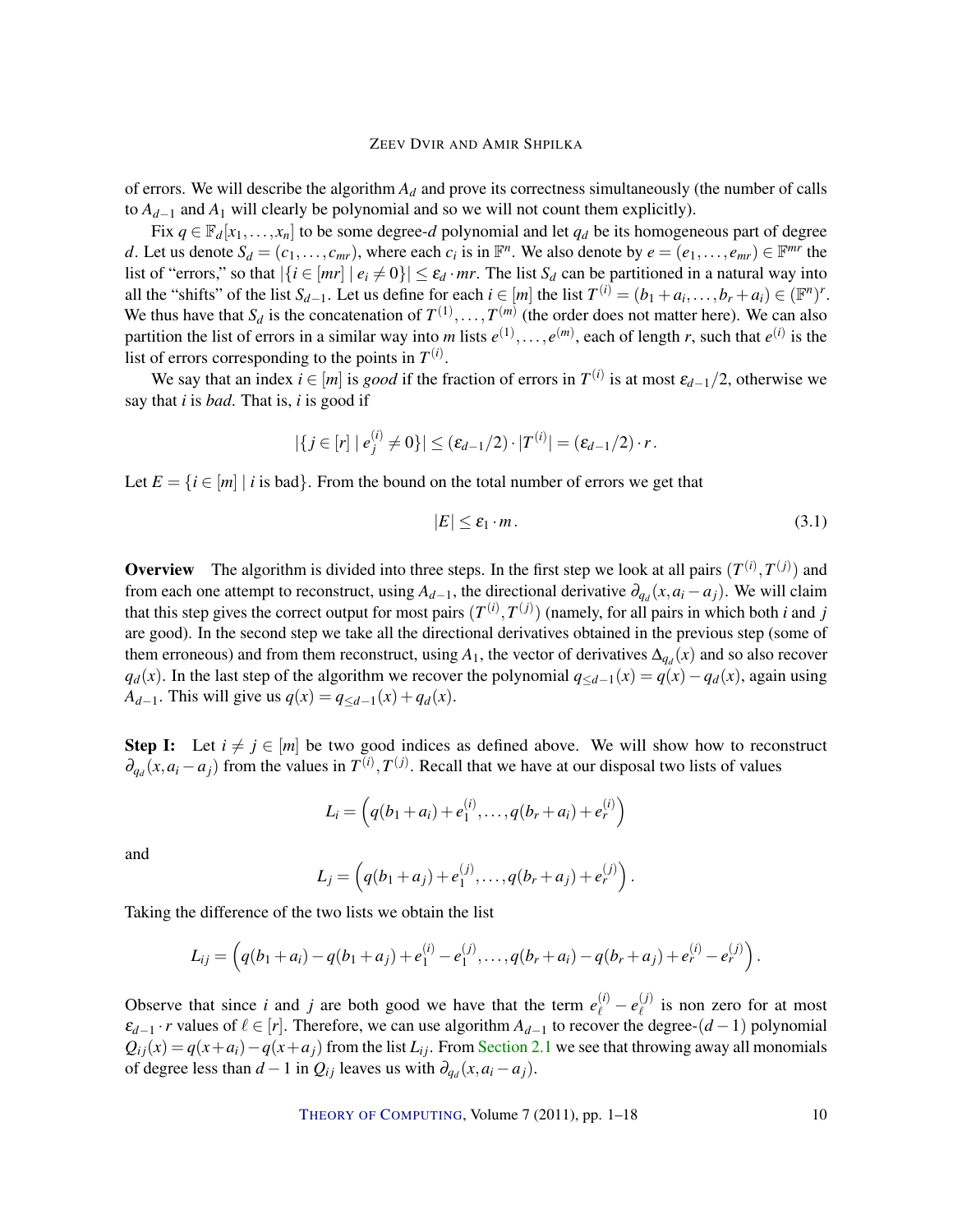We carry out this first step for *all* pairs  $(T^{(i)}, T^{(j)})$  and obtain  $\binom{m}{2}$  homogeneous polynomials of degree  $d-1$ , let us denote them by  $R_{ij}(x)$ . We know that if *i* and *j* are both good then

$$
R_{ij}(x) = \partial_{q_d}(x, a_i - a_j).
$$

If either *i* or *j* are bad, we do not know anything about  $R_i(x)$  (we can assume without loss of generality that it is homogeneous of degree  $d-1$  since if it is not then clearly the pair is bad and we can modify it to any polynomial we wish, without increasing the total number of errors).

**Step II:** In this step we take the polynomials  $R_{ij}$  obtained in the first step and recover from them the polynomial  $\Delta_{q_d}(x)$  (then, using [Section](#page-6-1) [2.2,](#page-6-1) we will also have  $q_d(x)$ ). We start by setting up some notations: The set of degree- $(d-1)$  monomials is indexed by the set

$$
I_{d-1} = \{ (\alpha_1, \ldots, \alpha_n) \mid 0 \leq \alpha_i \leq p-1 , \alpha_1 + \ldots + \alpha_n = d-1 \}.
$$

We denote by  $x^{\alpha} = \prod_i x_i^{\alpha_i}$  and also denote by coef( $x^{\alpha}, h$ ) the coefficient of the monomial  $x^{\alpha}$  in a polynomial  $h(x)$ . Let  $\alpha \in I_{d-1}$  and define the degree-1 polynomial

$$
U_{\alpha}(y_1,\ldots,y_n)=\sum_{\ell=1}^n\mathrm{coeff}\left(x^{\alpha},\frac{\partial q_d}{\partial x_{\ell}}\right)\cdot y_{\ell}.
$$

Observe that

$$
\partial_{q_d}(x, a_i - a_j) = \sum_{\ell=1}^n (a_i - a_j)_{\ell} \cdot \frac{\partial q_d}{\partial x_{\ell}}(x)
$$

$$
= \sum_{\alpha \in I_{d-1}} x^{\alpha} \cdot U_{\alpha}(a_i - a_j).
$$

Therefore, for each pair *i*, *j* such that both *i* and *j* are good we can get the (correct) values  $U_{\alpha}(a_i - a_j)$  for all  $\alpha \in I_{d-1}$  by observing the coefficients of  $R_{ij}$ .

Fix some  $\alpha \in I_{d-1}$ . Using the procedure implied above for all pairs  $i \neq j \in [m]$ , we get  $\binom{m}{2}$  values  $u_{ij} \in \mathbb{F}$  such that if *i* and *j* are good then

$$
u_{ij}=U_{\alpha}(a_i-a_j).
$$

We now show how to recover  $U_{\alpha}$  from the values  $u_{ij}$ . Repeating this procedure for all  $\alpha \in I_{d-1}$  will give us Δ $<sub>q<sub>d</sub></sub>(x)$ .</sub>

Since we fixed  $\alpha$  let us denote by  $U(y) = U_{\alpha}(y)$ . We have at out disposal a list of values  $(u_{ij})_{i,j \in [m]}$ such that there exists a set  $E = \{i \in [m] \mid i \text{ is bad}\}$  of size  $|E| \le \varepsilon_1 \cdot m$  such that if *i* and *j* are not in *E* then  $u_{ij} = U(a_i - a_j)$ . Let us partition the list  $(u_{ij})$  according to the index *j* into *m* disjoint lists:  $B_j = (u_{1j}, \ldots, u_{mj})$ . If  $j \notin E$  than the list  $B_j$  contains the values of the degree-1 polynomial  $U_i(y) = U(y - a_i)$  on the set *S*<sub>1</sub> with at most  $\varepsilon_1 \cdot m$  errors (the errors will correspond to indices  $i \in E$ ). Therefore, we can use  $A_1$  in order to reconstruct  $U_j$ , and from it  $U$ . The "problem" is that we do not know which values *j* are good. This problem can be easily solved by applying the above procedure for all  $j \in [m]$  and then taking the majority vote. Since all the good values of *j* will return the correct  $U(y)$  we will have a clear majority of at least a  $1-\epsilon_1$  fraction. Combining all of the above gives us the polynomial  $q_d(x)$  and so the second step is complete.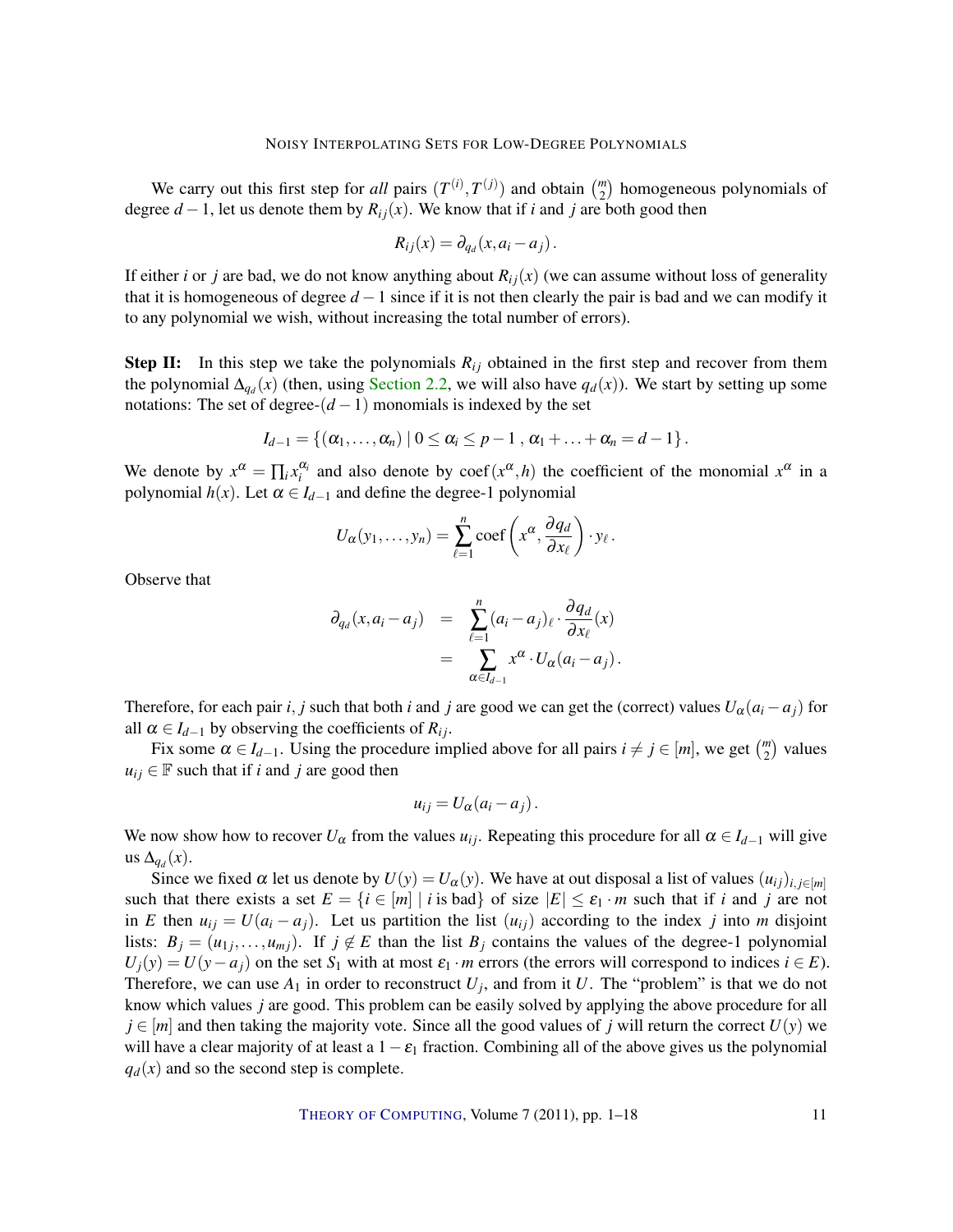**Step III:** Having recovered  $q_d$  in the last step we now subtract the value  $q_d(c_i)$  from the input list of values (these are the values of  $q(x)$  on  $S_d$ , with  $\leq \varepsilon_d$  fraction of errors). This reduces us to the problem of recovering the degree-(*d* − 1) polynomial  $q_{< d-1}(x) = q(x) - q_d(x)$  from its values in  $S_d$  with a fraction  $\varepsilon_d$  of errors. Solving this problem is easy to do by using the algorithm  $A_{d-1}$  on the values in each list  $T^{(j)}$ (defined in the beginning of this section) and then taking the majority. Since for a good value *j*, the list *T*<sup>(*j*)</sup> contains at most  $\varepsilon$ <sub>*d*−1</sub> · *r* errors, and since more than half of the values *j* are good, we will get a clear majority and so be able to recover *q*≤*d*−1.

## <span id="page-11-0"></span>4 Constructing a proper NIS

In this section we prove [Theorem](#page-4-0) [1.5](#page-4-0) and [Corollary](#page-4-1) [1.6.](#page-4-1) As before we start with the proof of Corollary [1.6](#page-4-1) and then go on to prove the theorem.

*Proof of [Corollary](#page-4-1) [1.6.](#page-4-1)* This will be similar to the proof of [Corollary](#page-3-1) [1.3.](#page-3-1) All we need to do is find, for each *n*, a proper  $(n,1,\varepsilon)$ -NIS that satisfies condition  $\star_d$ . In order to do so we will need a good family of codes  $\{C_n\}$ , such that each  $C_n$  is an  $[m_n, n, k_n]$ -code, which satisfies the following three conditions:

- 1.  ${C_n}$  has an efficient decoding algorithm that can decode a constant fraction  $\alpha = \Omega(1)$  of errors.
- 2. The minimal distance of the dual  $C_n^{\perp}$  is larger than  $2 \cdot d$ .
- 3. Each codeword in  $C_n$  has Hamming weight at most  $(1-2\alpha) \cdot m_n$ .

Such a family of codes can be constructed explicitly using standard techniques (see [Section](#page-14-0) [6\)](#page-14-0).

The points in  $S_1$  are given by the rows of the generator matrix of the code  $C_n$ . The rows are all distinct since otherwise we would have a codeword of weight 2 in the dual. From [Section](#page-7-1) [2.4](#page-7-1) we get that *S*<sup>1</sup> satisfies condition  $\star_d$  and from item 2. of [Section](#page-7-0) [2.3](#page-7-0) we get that  $S_1$  is an  $(n,1,\alpha)$ -proper NIS with an efficient interpolation algorithm.  $\Box$ 

## 4.1 Proof of [Theorem](#page-4-0) [1.5](#page-4-0)

The proof of [Theorem](#page-4-0) [1.5](#page-4-0) uses the same arguments as the proof of [Theorem](#page-3-0) [1.2.](#page-3-0) The only difference is that the "shifts" of  $S_{d-1}$  (denoted by  $T_i$ ,  $i = 1, \ldots, m$ ) might intersect. However, using the fact that  $S_1$ satisfies condition  $\bigstar_k$  for  $k \geq d$ , we will be able control the effect of these intersections. To be more precise, the only place where the proof will differ from the proof of [Theorem](#page-3-0) [1.2](#page-3-0) is where we claim that there are not too many "bad" indices  $i \in [m]$  (see below for details). The rest of the proof will be identical and so we will not repeat the parts that we do not have to.

We start by setting the notations for the proof. Let  $S_1 \subseteq \mathbb{F}^n$  be a proper  $(n,1,\varepsilon_1)$ -NIS such that  $|S_1| = m$  and let  $S_{d-1} \subseteq \mathbb{F}^n$  be a proper  $(n, d-1, \varepsilon_{d-1})$ -NIS obtained by summing  $S_1$  with itself  $d-1$ times. Let  $A_{d-1}$  and  $A_1$  be interpolation algorithms for  $S_{d-1}$  and  $S_1$  respectively. Let  $S_d = S_{d-1} + S_1$ . As before, the theorem will follow by giving an interpolation algorithm for  $S_d$  that makes at most a polynomial number of calls to  $A_{d-1}$  and to  $A_1$  and can "correct" a fraction

$$
\varepsilon_d = \frac{\varepsilon_{d-1} \cdot \varepsilon_1}{3d} \tag{4.1}
$$

THEORY OF C[OMPUTING](http://dx.doi.org/10.4086/toc), Volume 7 (2011), pp. 1–18 12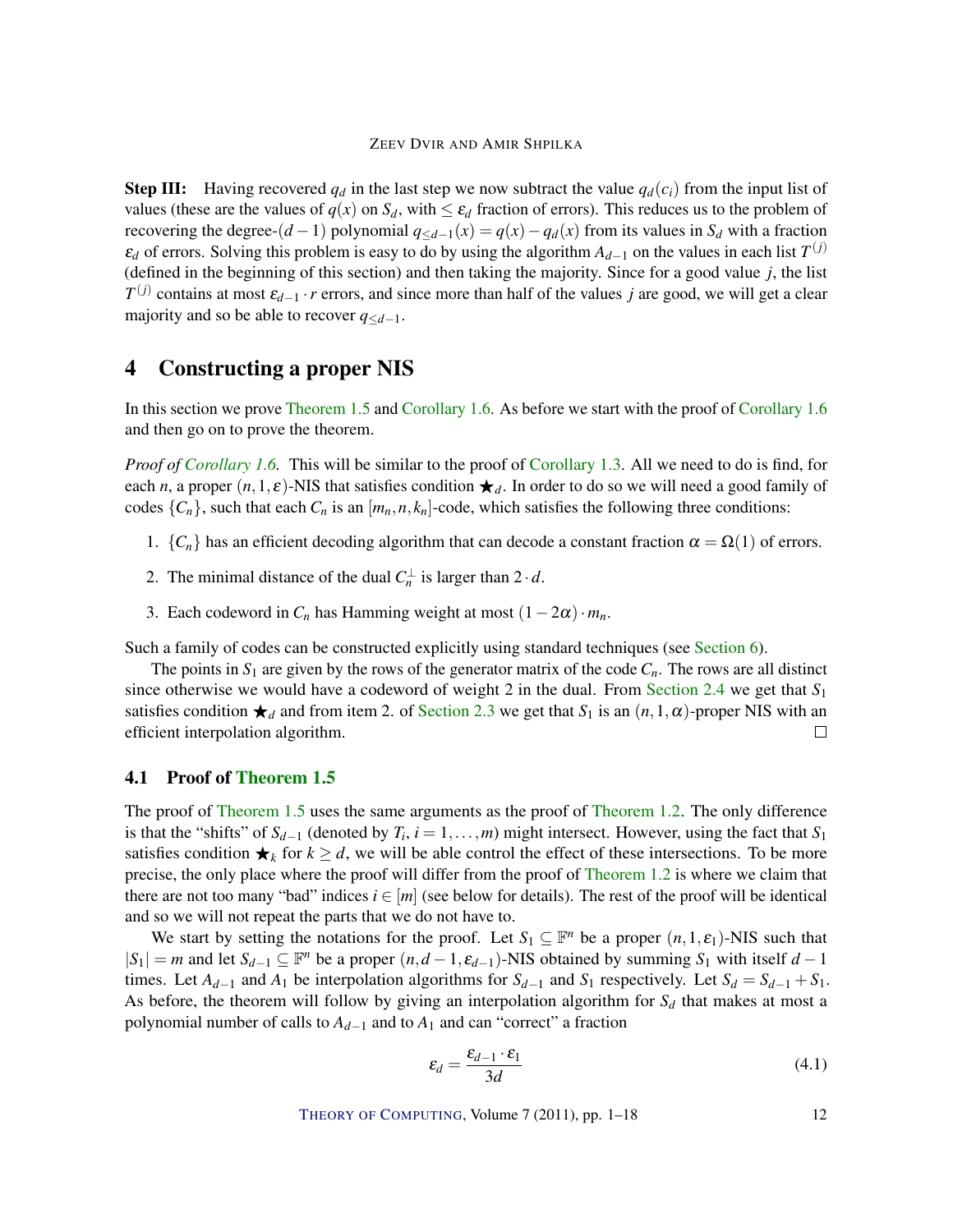of errors (the expression for  $\varepsilon_d$  appearing in the theorem can be deduced from this equation by a simple induction).

Fix a degree-*d* polynomial  $q \in \mathbb{F}_d[x_1,\ldots,x_n]$  and let  $q_d$  be its homogeneous part of degree *d*. Write  $S_1 = \{a_1, \ldots, a_m\}$  (the  $a_i$  are distinct). The set  $S_d$  can be divided into *m* (possibly overlapping) sets  $T_1, \ldots, T_m$  such that

$$
T_i = S_{d-1} + a_i \quad \text{and} \quad S_d = \bigcup_{i \in [m]} T_i.
$$

Our algorithm is given a list of values of  $q(x)$  on the set  $S_d$  with at most  $\varepsilon_d \cdot |S_d|$  errors. Let  $B \subseteq S_d$  be the set of points in  $S_d$  such that the value of  $q(x)$  on these points contains an error. We therefore have

<span id="page-12-3"></span>
$$
|B| \le \varepsilon_d \cdot |S_d| \,. \tag{4.2}
$$

We say that an index  $i \in [m]$  is *bad* if

$$
|T_i \cap B| > (\varepsilon_{d-1}/2) \cdot |T_i| = (\varepsilon_{d-1}/2) \cdot |S_{d-1}|.
$$

The next claim bounds the number of bad values *i*.

<span id="page-12-0"></span>**Claim 4.1.** Let  $E = \{i \in [m] \mid i \text{ is bad}\}$ . Then

 $|E| < \varepsilon_1 \cdot m$ .

If we can prove [Claim](#page-12-0) [4.1](#page-12-0) then the rest of the proof of [Theorem](#page-4-0) [1.5](#page-4-0) will be identical to the proof of [Theorem](#page-3-0) [1.2](#page-3-0) (starting from the part titled "Step I"), as the reader can easily verify. Indeed [Claim](#page-12-0) [4.1](#page-12-0) is the analog of Equation  $(3.1)$  for the case of proper sets. We therefore end this section with a proof of [Claim](#page-12-0) [4.1.](#page-12-0)

#### 4.1.1 Proof of [Claim](#page-12-0) [4.1](#page-12-0)

In order to prove [Claim](#page-12-0) [4.1](#page-12-0) we will require the following auxiliary claim on the growth rate of the sumsets of *S*.

<span id="page-12-2"></span>**Claim 4.2.** Let  $S \subseteq \mathbb{F}^n$  be of size *m* such that *S* satisfies condition ★<sub>*k*</sub> and let the sets  $S_0, S_1, \ldots, S_k$  be *as in [Definition](#page-4-2) [1.4](#page-4-2) (the sumsets of S). Then there exists a constant C*<sup>1</sup> *depending only on k such that if*  $|S| > C_1$  *then for every*  $d \leq k$  *we have* 

<span id="page-12-1"></span>
$$
|S_d| \ge \frac{1}{2d} \cdot |S_{d-1}| \cdot |S| \,. \tag{4.3}
$$

*Proof.* The proof is by induction on *d*. For  $d = 1$  the bound in [\(4.3\)](#page-12-1) is trivial. Suppose the bound holds for  $d-1$  and lets prove it for d. Let us denote  $S = \{a_1, \ldots, a_m\}$  and  $T_i = S_{d-1} + a_i$ . Clearly  $S_d = \bigcup_{i=1}^m T_i$ . We will lower bound the number of points in  $S_d$  in the following way: For each *i* we will take all points  $x \in T_i$  such that  $N_d(x) \leq d$  and than divide the number of points we got by *d*. Since there are at most  $|S_{d-2}|$  elements *x* ∈ *S*<sup>*d*</sup> with *N*<sup>*d*</sup>(*x*) > *d*, we get the bound

$$
|S_d| \geq \frac{1}{d} \cdot \sum_{i=1}^m (|T_i| - |S_{d-2}|)
$$
  
= 
$$
\frac{1}{d} \cdot |S| \cdot |S_{d-1}| - \frac{1}{d} \cdot |S| \cdot |S_{d-2}|.
$$

THEORY OF C[OMPUTING](http://dx.doi.org/10.4086/toc), Volume 7 (2011), pp. 1–18 13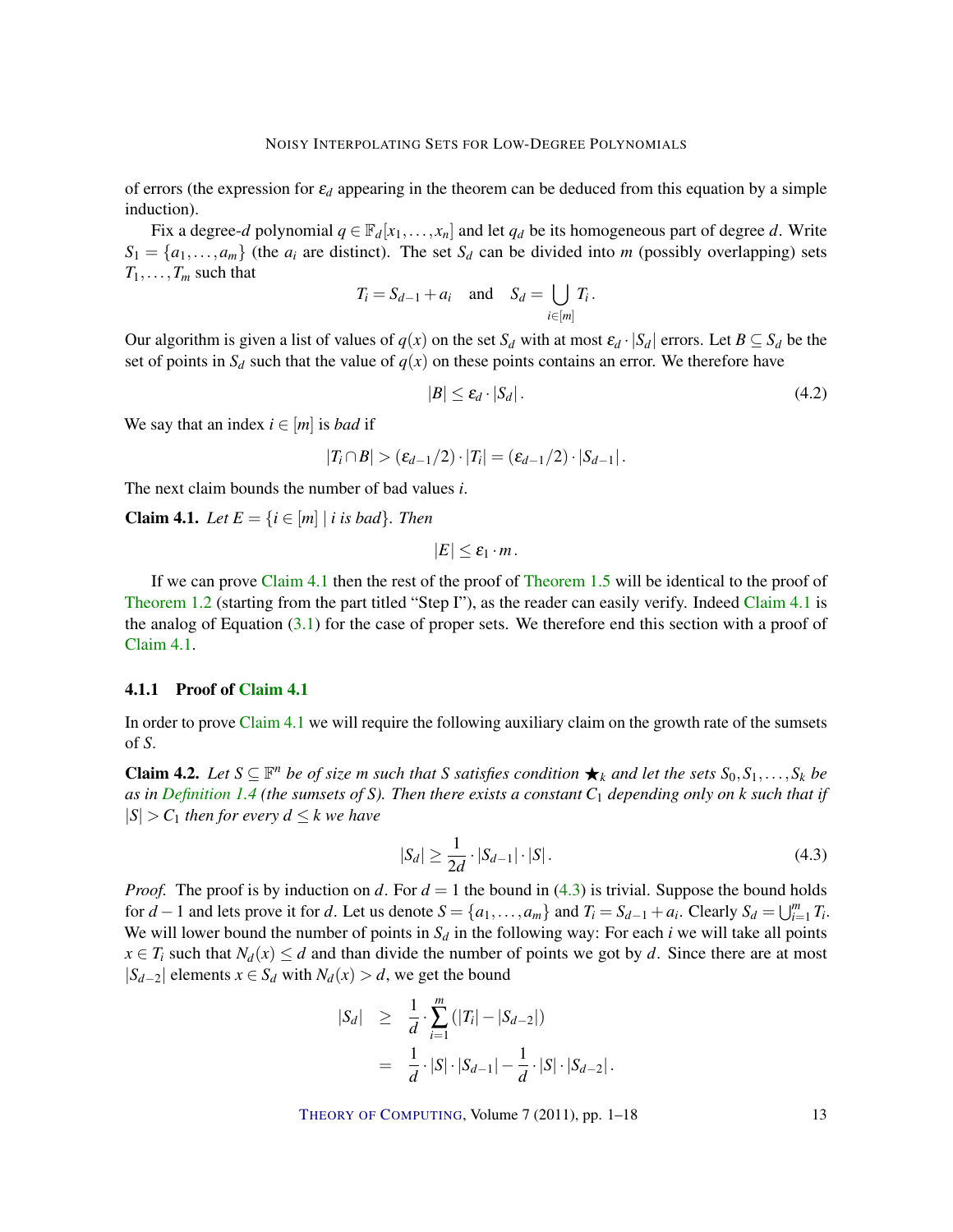Using the inductive hypothesis on the second term yields

$$
|S_d| \geq \frac{1}{d} \cdot |S| \cdot |S_{d-1}| - \frac{2d-2}{d} \cdot |S_{d-1}|
$$
  
 
$$
\geq \frac{1}{2d} \cdot |S| \cdot |S_{d-1}|,
$$

where the last inequality holds for sufficiently large |*S*| (as a function of *d*).

*Proof of [Claim](#page-12-0) [4.1.](#page-12-0)* Let  $t = |E|$  and suppose in contradiction that  $t > \varepsilon_1 \cdot m = \varepsilon_1 \cdot |S|$ . This means that there are at least *t* sets  $T_{i_1}, \ldots, T_{i_t}$  such that  $|B \cap T_{i_j}| \geq (\varepsilon_{d-1}/2) \cdot |S_{d-1}|$ . From condition  $\star_d$  we know that, apart from a set of size at most |*Sd*−2|, each "bad" element appears in at most *d* sets *Ti<sup>j</sup>* . Therefore

$$
\varepsilon_d \cdot |S_d| \ge |B| \ge \frac{1}{d} \cdot \varepsilon_1 \cdot |S| \cdot \left(\frac{\varepsilon_{d-1}}{2} \cdot |S_{d-1}| - |S_{d-2}|\right)
$$
  
= 
$$
\frac{\varepsilon_{d-1} \cdot \varepsilon_1}{2d} \cdot |S_{d-1}| \cdot |S| - \frac{\varepsilon_1}{d} \cdot |S| \cdot |S_{d-2}|
$$
  

$$
\ge \frac{\varepsilon_{d-1} \cdot \varepsilon_1}{2d} \cdot |S_d| - \frac{\varepsilon_1}{d} \cdot |S| \cdot |S_{d-2}|.
$$

Using [Claim](#page-12-2) [4.2](#page-12-2) twice we get that

$$
|S| \cdot |S_{d-2}| \le 2(d-1) \cdot |S_{d-1}| \le 4d(d-1) \cdot \frac{|S_d|}{|S|}.
$$

Plugging this inequality into the previous one we get that

$$
\varepsilon_d \cdot |S_d| \geq \frac{\varepsilon_{d-1} \cdot \varepsilon_1}{2d} \cdot |S_d| - \varepsilon_1 \cdot 4 \cdot (d-1) \cdot \frac{|S_d|}{|S|},
$$

which after division by  $|S_d|$  gives

$$
\varepsilon_d \geq \frac{\varepsilon_{d-1} \cdot \varepsilon_1}{2d} - \frac{\varepsilon_1 \cdot 4 \cdot (d-1)}{|S|} > \frac{\varepsilon_{d-1} \cdot \varepsilon_1}{3d},
$$

(when  $m = |S|$  is sufficiently large, as a function of  $\varepsilon_1$  and *d*) contradicting Equation [\(4.2\)](#page-12-3).

 $\Box$ 

# <span id="page-13-0"></span>5 Other finite fields

We briefly sketch how one can extend Theorems [1.2](#page-3-0) and [1.5](#page-4-0) to non-prime finite fields.

The main difference is that over extension fields, one has to consider *the weight-degree* instead of the degree. Specifically, let F be a field of order  $p^r$  for a prime p. Given an integer  $d < p^r$  let  $d = \sum_{i=0}^{r-1} a_i p^i$ ,  $0 \le a_i < p$ , be its base-*p* expansion. The weight of *d*, denoted wt(*d*), is defined as wt(*d*) =  $\sum_{i=0}^{r-1} a_i$ . For example, the weight of 14 over  $\mathbb{F}_9$  is 4 as  $14 = 1 \cdot 9 + 1 \cdot 3 + 2$  and  $1 + 1 + 2 = 4$ . The weight-degree of a monomial  $x^d$  is simply the weight of *d*. Similarly the weight-degree of a multivariate monomial  $\prod_{i=1}^n x_i^{d_i}$ 

 $\Box$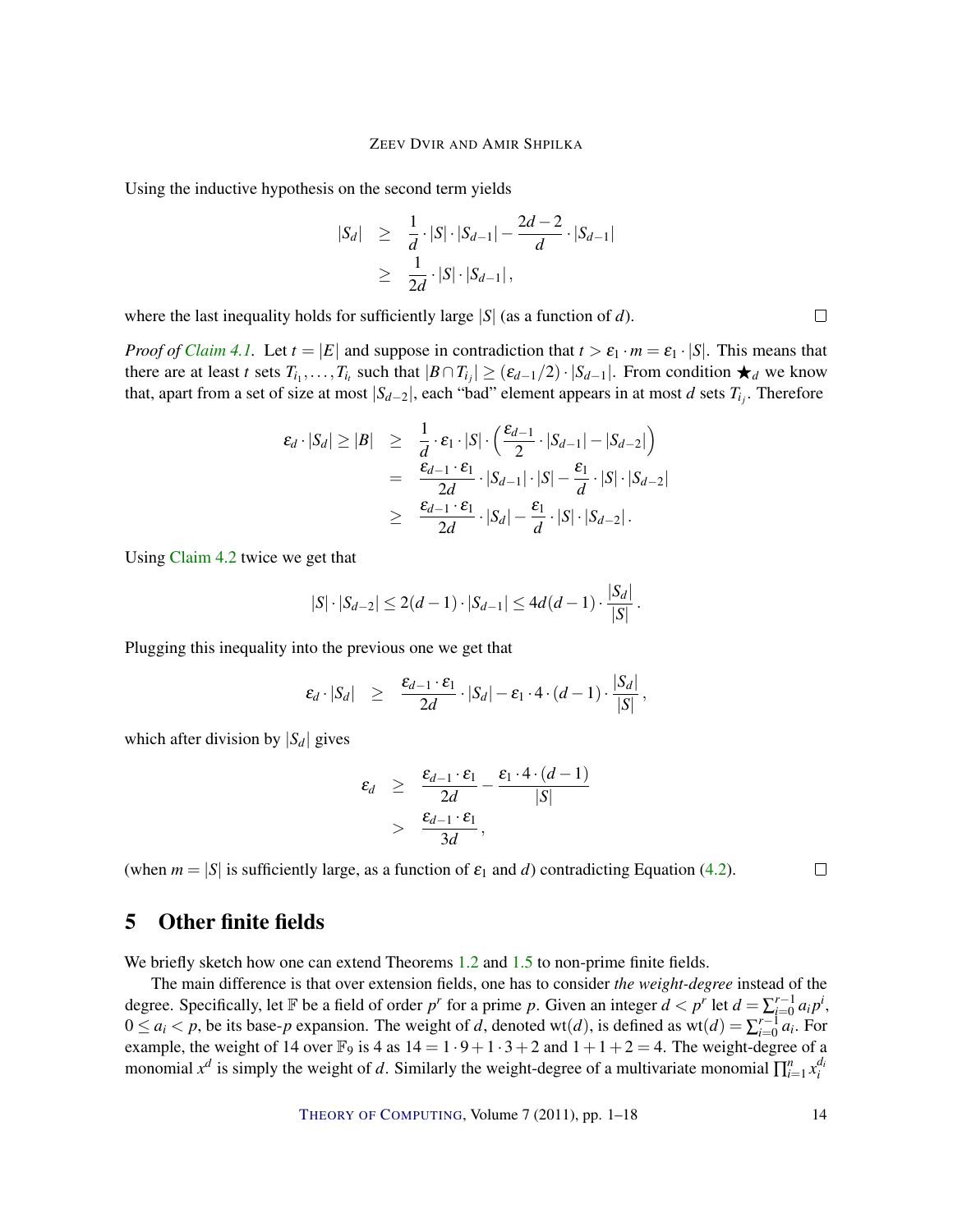<span id="page-14-1"></span>is  $\sum_{i=1}^{n}$  wt(*d<sub>i</sub>*). The weight-degree of a polynomial  $q(x_1,...,x_n)$  is the maximum of the weight-degrees of its monomials. Intuitively, the weight-degree is the correct notion of degree as the polynomial  $x^{p^i}$  is in fact a linear map over  $\mathbb{F}$ , and so  $x^{a_i p^i}$  "behaves" like a polynomial of degree  $a_i$ .

It is not hard to see that polynomials of weight-degree *d* in  $\mathbb{F}_{p^r}[x_1,\ldots,x_n]$  that map  $(\mathbb{F}_{p^r})^n$  to  $\mathbb{F}_{p^r}$ correspond to degree-*d* polynomials in *nr* variables over  $\mathbb{F}_p$  and vice versa (see, e.g., [\[4\]](#page-15-3)).

Now, given a polynomial *q* of weight-degree *d* over  $\mathbb{F}_{p^r}$  and any  $\alpha \in \mathbb{F}_{p^r}$ , let  $q_\alpha(x_1, \dots, x_n)$  be defined as  $q_{\alpha} = \text{Tr}(\alpha \cdot q(x_1, \ldots, x_n))$ , where Tr is the trace operator;  $\text{Tr}(x) = \sum_{i=0}^{r-1} x^{p^i}$ . It is easy to see that  $q_{\alpha}$  is of weight-degree at most *d* and that  $q_\alpha : (\mathbb{F}_{p^r})^n \to \mathbb{F}$ . It is also not hard to see that if one can learn all the values  $q_\alpha$  then one can easily reconstruct *q* (by a simple linear transformation).

The argument above shows that in order to construct NIS for polynomials of weight-degree *d* over  $\mathbb{F}_{p^r}$  it is sufficient to construct NIS for polynomials of degree *d* in *nr* variables. This explains how Theorems [1.2](#page-3-0) and [1.5](#page-4-0) can be extended to non-prime finite fields. We thus obtain the following Theorem that enables an immediate translation of the results stated in Theorems [1.2](#page-3-0) and [1.5](#page-4-0) and Corollaries [1.3,](#page-3-1) [1.6](#page-4-1) and [1.7](#page-4-3) to the context of fields of prime power order.

**Theorem 5.1.** Let p be a prime number,  $n, r$  and d integers, and  $\varepsilon > 0$  a real number. Fix a basis for  $\mathbb{F}_{p'}$  $\partial$  *over*  $\mathbb{F}_p$ . If  $S_d$  is an  $(nr,d,\varepsilon)$  -NIS over  $\mathbb{F}_p$  then, when viewed as a collection of n-tuples over  $\mathbb{F}_{p^r}$  according *to the fixed basis, S<sup>d</sup> is an* (*n*,*d*, ε)*-NIS over* F*<sup>p</sup> <sup>r</sup> (i. e., it is a NIS for polynomials of weight-degree d over* F*<sup>p</sup> <sup>r</sup>). Moreover, if S<sup>d</sup> has an interpolation algorithm that runs in time T over* F*<sup>p</sup> then it has such an algorithm also when viewed as a NIS over* F*<sup>p</sup> <sup>r</sup>. The algorithm can handle the same amount of errors and its running time is*  $O(rT) + \text{poly}(n)$ *. In addition, if*  $S_d$  *is a proper NIS over*  $\mathbb{F}_p$  *then it is a proper NIS over*  $\mathbb{F}_{p^r}$ *.* 

We leave the exact details of the proof to the reader.

# <span id="page-14-0"></span>6 A family of codes with special properties

In the proof of [Corollary](#page-4-1) [1.6](#page-4-1) we used a family of good linear error-correcting codes  $\{C_n\}$ , over a field  $\mathbb F$ of prime order  $p$ , such that  $C_n$  has message length  $n$  and such that the following three properties

- 1. The family  $\{C_n\}$  has an efficient encoding/decoding algorithms from a constant fraction of errors.
- 2. The dual distance of  $C_n$  is  $\omega(1)$ .
- 3. If the block length of  $C_n$  is  $m_n$  then every codeword in  $C_n$  has Hamming weight at most  $(1 \delta) \cdot m_n$ for some constant  $\delta > 0$ .

Efficient codes with good dual distance are known to exists over any finite field. Results of this type can be found, e. g., in [\[10\]](#page-16-2). It is possible that some of these codes already posses property (3) above, however, we could not find a proof for that anywhere. Since we only require the dual distance to be super-constant we can give a simple self-contained construction satisfying all three conditions above. We sketch the argument below without giving a complete proof.

Say we wish to construct a code as above for messages of length *n*. We pick an integer  $\ell$  such that  $\ell \cdot p^{\ell} = \theta(n)$  (more accurately, we pick  $\ell$  such that, say,  $\ell \cdot p^{\ell}$  is at most 0.9*n* and at least 0.8*n*/*p*). Notice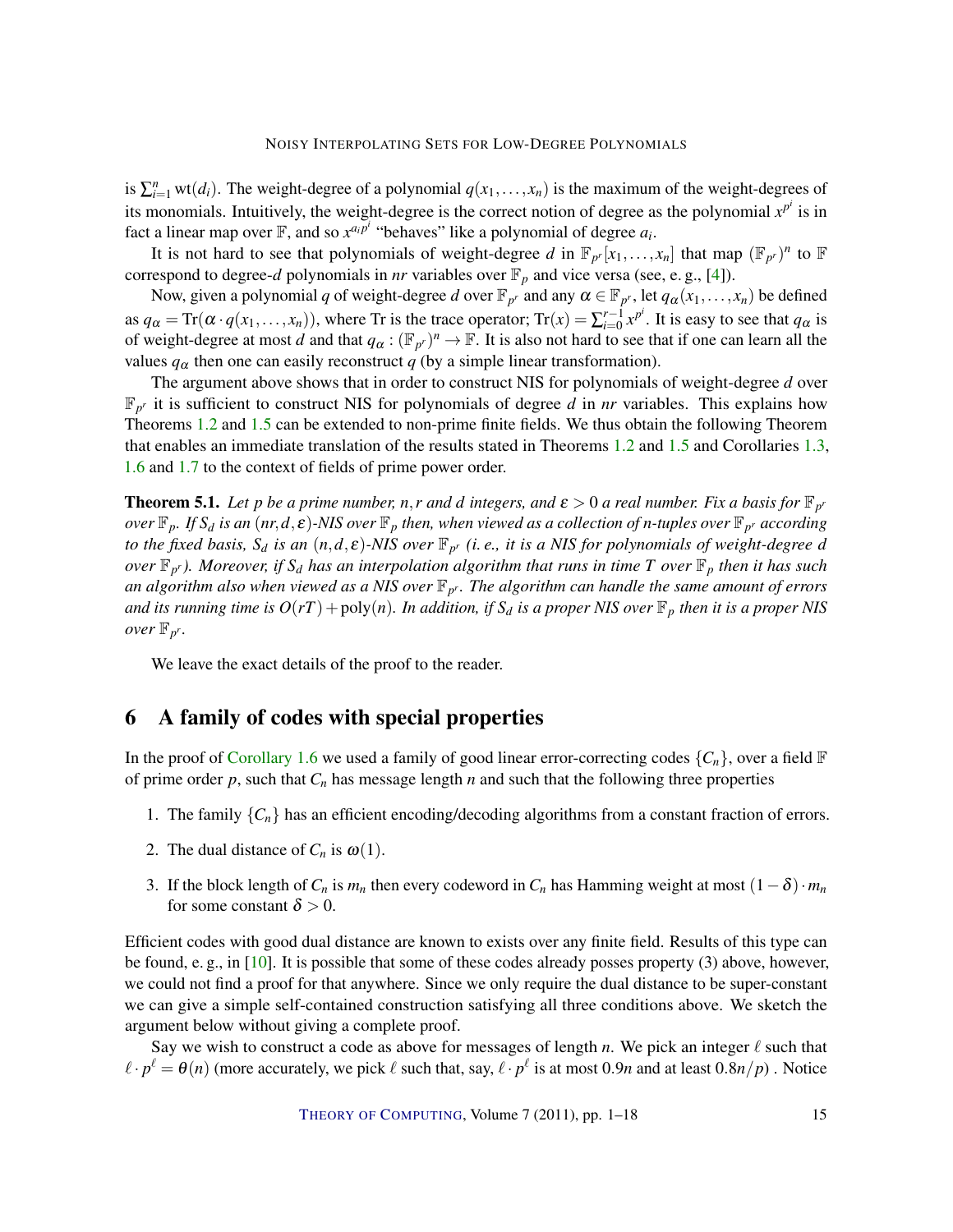<span id="page-15-4"></span>that  $\ell < \log(n)$ . We construct a field  $\mathbb E$  of order  $p^{\ell}$  (this can be done deterministically in time  $\text{poly}(n)$ ). We now take a Reed-Solomon code *R* over  $\mathbb E$ , of block length  $p^{\ell}$ , whose messages are univariate polynomials of degree  $\alpha \cdot p^{\ell}$ , for some constant  $\alpha$ . Notice that this code has minimal distance  $(1-\alpha) \cdot p^{\ell}$  (over E), relative rate  $\alpha$ , and its dual distance is at least  $\alpha \cdot p^{\ell}$ . Let  $\varphi : \mathbb{E} \to \mathbb{F}^{\ell}$  be the natural representation of  $\mathbb E$  as  $\ell$ -tuples over  $\mathbb F$ . We can extend  $\varphi$  in the natural way to be a mapping from  $\mathbb E^{p^{\ell}}$  to  $(\mathbb F^{\ell})^{p^{\ell}}$ . In particular we can think of  $\varphi(R)$  as a code over  $\mathbb F$  of the same relative rate and of at least the same minimal distance. It is not hard to see that there exists an invertible linear transformation  $A:\mathbb{F}^\ell\to\mathbb{F}^\ell$ , such that  $v = (v_1, \ldots, v_{p^{\ell}}) \in R^{\perp}$  if and only if<sup>4</sup>  $(A\varphi(v_1), \ldots, A\varphi(v_{p^{\ell}})) \in \varphi(R)^{\perp}$  (there is a slight abuse of notation here, but the meaning is clear). In particular we get that the minimal distance of  $\varphi(R)^{\perp}$  is the same as the minimal distance of  $R^{\perp}$ .

Now, for every  $1 \le i \le p^{\ell}$  we pick a code  $\tilde{C}_i : \mathbb{F}^{\ell} \to \mathbb{F}^{m_i}$ , such that  $m_i = O(\ell)$  and such that  $\sum_{i=1}^{p^{\ell}} m_i = n$ . Moreover, we would like the codes  $\tilde{C}_i$  to satisfy the three properties stated above. It is not hard to play a little with the parameters to get that such  $\tilde{C}_i$  and  $m_i$  exist. We also note that the  $\tilde{C}_i$  can be constructed recursively. We now "concatenate" the code<sup>5</sup>  $\varphi(R)$  with the  $\tilde{C}_i$  such that  $C_i$  is applied on the *i*-th block, of length  $\ell$ , of  $\varphi(R)$ . Denote the resulting code with  $C_n$ . It is now easy to verify that indeed the block length of  $C_n$  is *n*, that it has constant rate and linear minimal distance, and that  $C_n^{\perp}$  has minimal distance  $\omega(1)$ .

# Acknowledgement

We would like to thank Parikshit Gopalan for bringing the problem to our attention, Emanuele Viola for sharing the manuscript of [\[14\]](#page-16-8) with us, and Shachar Lovett and Chris Umans for helpful discussions. We also thank the anonymous reviewers for comments that improved the presentations of the results. We are thankful to Laci Babai for helpful comments.

# References

- <span id="page-15-1"></span>[1] SANJEEV ARORA, CARSTEN LUND, RAJEEV MOTWANI, MADHU SUDAN, AND MARIO SZEGEDY: Proof verification and the hardness of approximation problems. *J. ACM*, 45(3):501–555, 1998. [\[doi:10.1145/278298.278306\]](http://dx.doi.org/10.1145/278298.278306) [2](#page-1-0)
- <span id="page-15-0"></span>[2] SANJEEV ARORA AND SHMUEL SAFRA: Probabilistic checking of proofs: A new characterization of NP. *J. ACM*, 45(1):70–122, 1998. [\[doi:10.1145/273865.273901\]](http://dx.doi.org/10.1145/273865.273901) [2](#page-1-0)
- <span id="page-15-2"></span>[3] LÁSZLÓ BABAI, LANCE FORTNOW, NOAM NISAN, AND AVI WIGDERSON: BPP has subexponential time simulations unless EXPTIME has publishable proofs. *Comput. Complexity*, 3(4):307–318, 1993. [\[doi:10.1007/BF01275486\]](http://dx.doi.org/10.1007/BF01275486) [2](#page-1-0)
- <span id="page-15-3"></span>[4] ELI BEN-SASSON AND MADHU SUDAN: Limits on the rate of locally testable affine-invariant codes. *Electron. Colloq. on Comput. Complexity (ECCC)*, 17:108, 2010. [\[ECCC:TR10-108\]](http://www.eccc.uni-trier.de/eccc-reports/2010/TR10-108) [15](#page-14-1)

<sup>&</sup>lt;sup>4</sup>We would like to have  $\varphi(R)^{\perp} = \varphi(R^{\perp})$ , however this is not true, so we have *A* that "fixes" this.

 $5$ This is not the usual definition of code concatenation, however it is similar in spirit to the construction of Justesen codes [\[8\]](#page-16-11).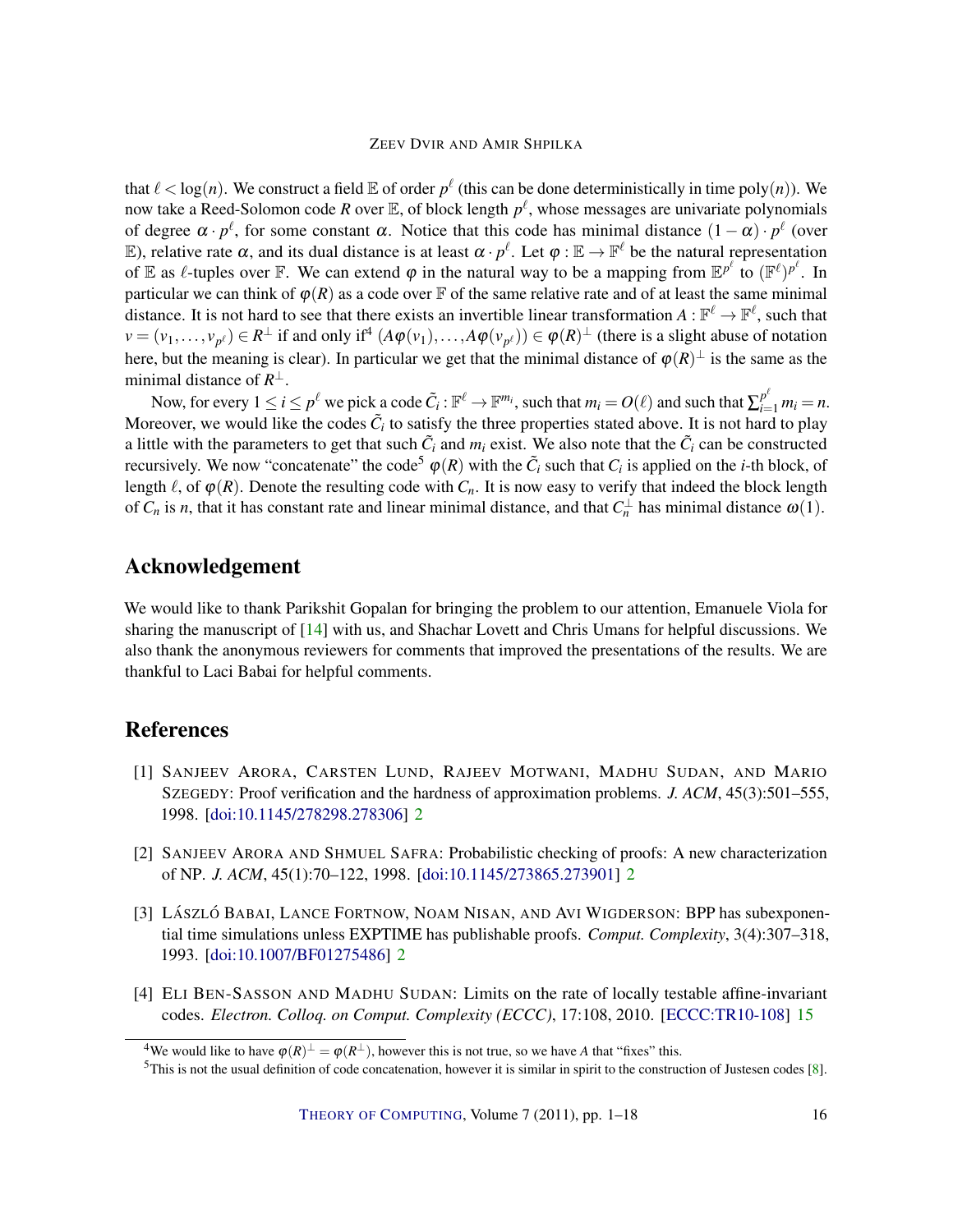NOISY INTERPOLATING SETS FOR LOW-DEGREE POLYNOMIALS

- <span id="page-16-7"></span>[5] ANDREJ BOGDANOV: Pseudorandom generators for low degree polynomials. In *Proc. 37th STOC*, pp. 21–30. ACM Press, 2005. [\[doi:10.1145/1060590.1060594\]](http://dx.doi.org/10.1145/1060590.1060594) [3](#page-2-1)
- <span id="page-16-9"></span>[6] ANDREJ BOGDANOV AND EMANUELE VIOLA: Pseudorandom bits for polynomials. *SIAM J. Comput.*, 39(6):2464–2486, 2010. [\[doi:10.1137/070712109\]](http://dx.doi.org/10.1137/070712109) [3](#page-2-1)
- <span id="page-16-3"></span>[7] RUSSELL IMPAGLIAZZO AND AVI WIGDERSON: P=BPP unless E has subexponential circuits: Derandomizing the XOR lemma. In *Proc. 29th STOC*, pp. 220–229. ACM Press, 1997. [\[doi:10.1145/258533.258590\]](http://dx.doi.org/10.1145/258533.258590) [2](#page-1-0)
- <span id="page-16-11"></span>[8] J. JUSTESEN: A class of constructive asymptotically good algebraic codes. *IEEE Trans. Inform. Theory*, 18(5):652–656, 1972. [\[doi:10.1109/TIT.1972.1054893\]](http://dx.doi.org/10.1109/TIT.1972.1054893) [16](#page-15-4)
- <span id="page-16-10"></span>[9] SHACHAR LOVETT: Unconditional pseudorandom generators for low degree polynomials. *Theory of Computing*, 5(1):69–82, 2009. [\[doi:10.4086/toc.2009.v005a003\]](http://dx.doi.org/10.4086/toc.2009.v005a003) [3](#page-2-1)
- <span id="page-16-2"></span>[10] F. J. MACWILLIAMS AND N. J. A. SLOANE: *The Theory of Error-Correcting Codes, Part II*. North-Holland, 1977. [2,](#page-1-0) [9,](#page-8-1) [15](#page-14-1)
- <span id="page-16-6"></span>[11] RONEN SHALTIEL AND CHRISTOPHER UMANS: Simple extractors for all min-entropies and a new pseudorandom generator. *J. ACM*, 52(2):172–216, 2005. [\[doi:10.1145/1059513.1059516\]](http://dx.doi.org/10.1145/1059513.1059516) [2](#page-1-0)
- <span id="page-16-4"></span>[12] MADHU SUDAN, LUCA TREVISAN, AND SALIL VADHAN: Pseudorandom generators without the XOR lemma. *J. Comput. System Sci.*, 62(2):236–266, 2001. [\[doi:10.1006/jcss.2000.1730\]](http://dx.doi.org/10.1006/jcss.2000.1730) [2](#page-1-0)
- <span id="page-16-5"></span>[13] AMNON TA-SHMA, DAVID ZUCKERMAN, AND SHMUEL SAFRA: Extractors from Reed-Muller codes. *J. Comput. System Sci.*, 72(5):786–812, 2006. [\[doi:10.1016/j.jcss.2005.05.010\]](http://dx.doi.org/10.1016/j.jcss.2005.05.010) [2](#page-1-0)
- <span id="page-16-8"></span>[14] EMANUELE VIOLA: The sum of *d* small-bias generators fools polynomials of degree *d*. *Comput. Complexity*, 18(2):209–217, 2009. [\[doi:10.1007/s00037-009-0273-5\]](http://dx.doi.org/10.1007/s00037-009-0273-5) [3,](#page-2-1) [16](#page-15-4)

## <span id="page-16-0"></span>AUTHORS

Zeev Dvir post-doctoral researcher Princeton University, Princeton, NJ zeev.dvir@gmail.com <http://www.cs.princeton.edu/~zdvir/>

<span id="page-16-1"></span>Amir Shpilka associate professor Technion – Israel Institute of Technology, Haifa, Israel shpilka@cs.technion.ac.il <http://www.cs.technion.ac.il/~shpilka/>